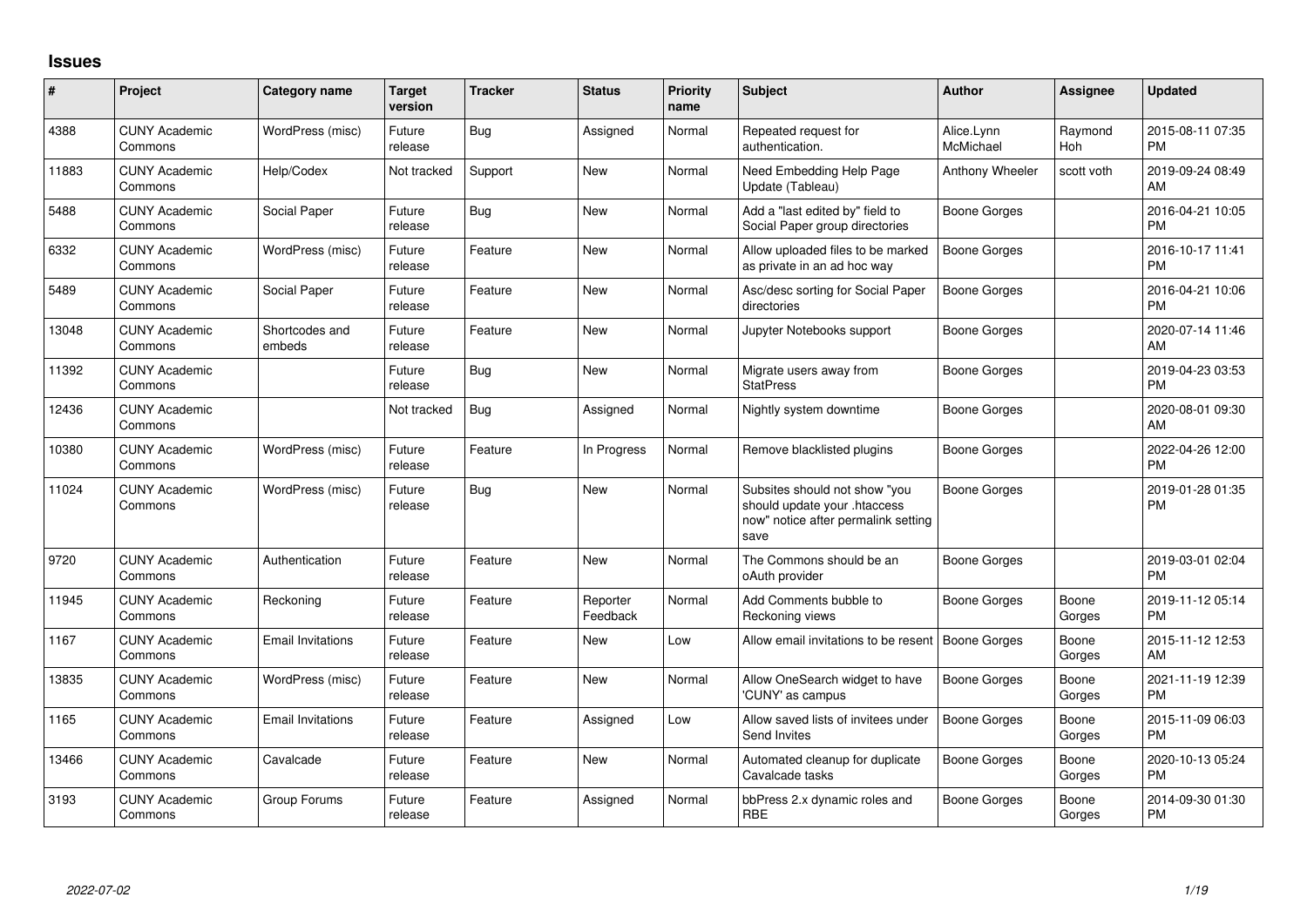| #     | Project                         | <b>Category name</b>           | <b>Target</b><br>version | <b>Tracker</b> | <b>Status</b> | <b>Priority</b><br>name | <b>Subject</b>                                                                             | <b>Author</b>       | Assignee        | <b>Updated</b>                |
|-------|---------------------------------|--------------------------------|--------------------------|----------------|---------------|-------------------------|--------------------------------------------------------------------------------------------|---------------------|-----------------|-------------------------------|
| 14309 | <b>CUNY Academic</b><br>Commons | Group Library                  | Future<br>release        | Feature        | <b>New</b>    | Normal                  | Better handling of<br>bp group document file download<br>attempts when file is not present | Boone Gorges        | Boone<br>Gorges | 2021-11-19 12:28<br><b>PM</b> |
| 1166  | <b>CUNY Academic</b><br>Commons | <b>Email Invitations</b>       | Future<br>release        | Feature        | New           | Low                     | Better organizational tools for Sent<br><b>Invites</b>                                     | Boone Gorges        | Boone<br>Gorges | 2015-11-09 06:02<br><b>PM</b> |
| 12911 | <b>CUNY Academic</b><br>Commons |                                | Not tracked              | Feature        | New           | Normal                  | Block access to xmlrpc.php based<br>on User-Agent                                          | <b>Boone Gorges</b> | Boone<br>Gorges | 2020-06-09 05:12<br><b>PM</b> |
| 618   | <b>CUNY Academic</b><br>Commons | <b>BuddyPress Docs</b>         | Future<br>release        | Feature        | Assigned      | Normal                  | <b>BuddyPress Docs: export formats</b>                                                     | <b>Boone Gorges</b> | Boone<br>Gorges | 2015-11-09 05:38<br><b>PM</b> |
| 1417  | <b>CUNY Academic</b><br>Commons | <b>BuddyPress Docs</b>         | Future<br>release        | Feature        | Assigned      | Low                     | <b>Bulk actions for BuddyPress Docs</b>                                                    | <b>Boone Gorges</b> | Boone<br>Gorges | 2016-10-17 10:41<br><b>PM</b> |
| 14184 | <b>CUNY Academic</b><br>Commons | <b>Public Portfolio</b>        | Future<br>release        | Feature        | <b>New</b>    | Normal                  | Centralized mechanism for storing<br>Campus affiliations                                   | <b>Boone Gorges</b> | Boone<br>Gorges | 2022-01-04 11:35<br>AM        |
| 16092 | <b>CUNY Academic</b><br>Commons |                                | Future<br>release        | Feature        | Hold          | Normal                  | Don't show main site in Site<br>search results                                             | Boone Gorges        | Boone<br>Gorges | 2022-05-17 03:12<br><b>PM</b> |
| 14987 | <b>CUNY Academic</b><br>Commons | <b>WordPress Plugins</b>       | Future<br>release        | Bug            | <b>New</b>    | Normal                  | Elementor update causes<br>database freeze-up                                              | Boone Gorges        | Boone<br>Gorges | 2021-11-29 12:02<br><b>PM</b> |
| 4481  | <b>CUNY Academic</b><br>Commons | Events                         | Future<br>release        | Feature        | New           | Normal                  | Group admins/mods should have<br>the ability to unlink an event from<br>the group          | Boone Gorges        | Boone<br>Gorges | 2017-04-24 03:53<br><b>PM</b> |
| 3048  | <b>CUNY Academic</b><br>Commons | <b>Public Portfolio</b>        | Future<br>release        | Feature        | <b>New</b>    | Low                     | Images for rich text profile fields                                                        | Boone Gorges        | Boone<br>Gorges | 2014-02-19 12:56<br><b>PM</b> |
| 12042 | <b>CUNY Academic</b><br>Commons | <b>Email Notifications</b>     | Future<br>release        | Feature        | <b>New</b>    | Normal                  | Improved error logging for BPGES<br>send queue                                             | Boone Gorges        | Boone<br>Gorges | 2021-11-19 12:25<br><b>PM</b> |
| 12091 | <b>CUNY Academic</b><br>Commons | <b>Group Files</b>             | Future<br>release        | Feature        | <b>New</b>    | Normal                  | Improved pre-upload file validation<br>for bp-group-documents                              | <b>Boone Gorges</b> | Boone<br>Gorges | 2019-11-14 01:21<br><b>PM</b> |
| 1422  | <b>CUNY Academic</b><br>Commons | <b>BuddyPress Docs</b>         | Future<br>release        | Feature        | Assigned      | Normal                  | Make "created Doc" activity icons<br>non-mini                                              | Boone Gorges        | Boone<br>Gorges | 2015-11-09 05:48<br><b>PM</b> |
| 10794 | <b>CUNY Academic</b><br>Commons | Performance                    | Not tracked              | Bug            | New           | Normal                  | Memcached connection<br>occasionally breaks                                                | Boone Gorges        | Boone<br>Gorges | 2018-12-06 03:30<br><b>PM</b> |
| 3580  | <b>CUNY Academic</b><br>Commons | Group Blogs                    | Future<br>release        | Feature        | <b>New</b>    | Normal                  | Multiple blogs per group                                                                   | Boone Gorges        | Boone<br>Gorges | 2018-02-20 02:02<br><b>PM</b> |
| 3002  | <b>CUNY Academic</b><br>Commons | Search                         | Future<br>release        | Feature        | Assigned      | Normal                  | Overhaul CAC search by using<br>external search appliance                                  | Boone Gorges        | Boone<br>Gorges | 2020-07-15 03:05<br><b>PM</b> |
| 15883 | <b>CUNY Academic</b><br>Commons |                                | 2.1.0                    | Feature        | <b>New</b>    | Normal                  | Release BPGES update                                                                       | Boone Gorges        | Boone<br>Gorges | 2022-05-26 10:39<br>AM        |
| 3230  | <b>CUNY Academic</b><br>Commons | Internal Tools and<br>Workflow | Not tracked              | Feature        | Assigned      | High                    | Scripts for quicker<br>provisioning/updating of<br>development environments                | Boone Gorges        | Boone<br>Gorges | 2016-01-26 04:54<br><b>PM</b> |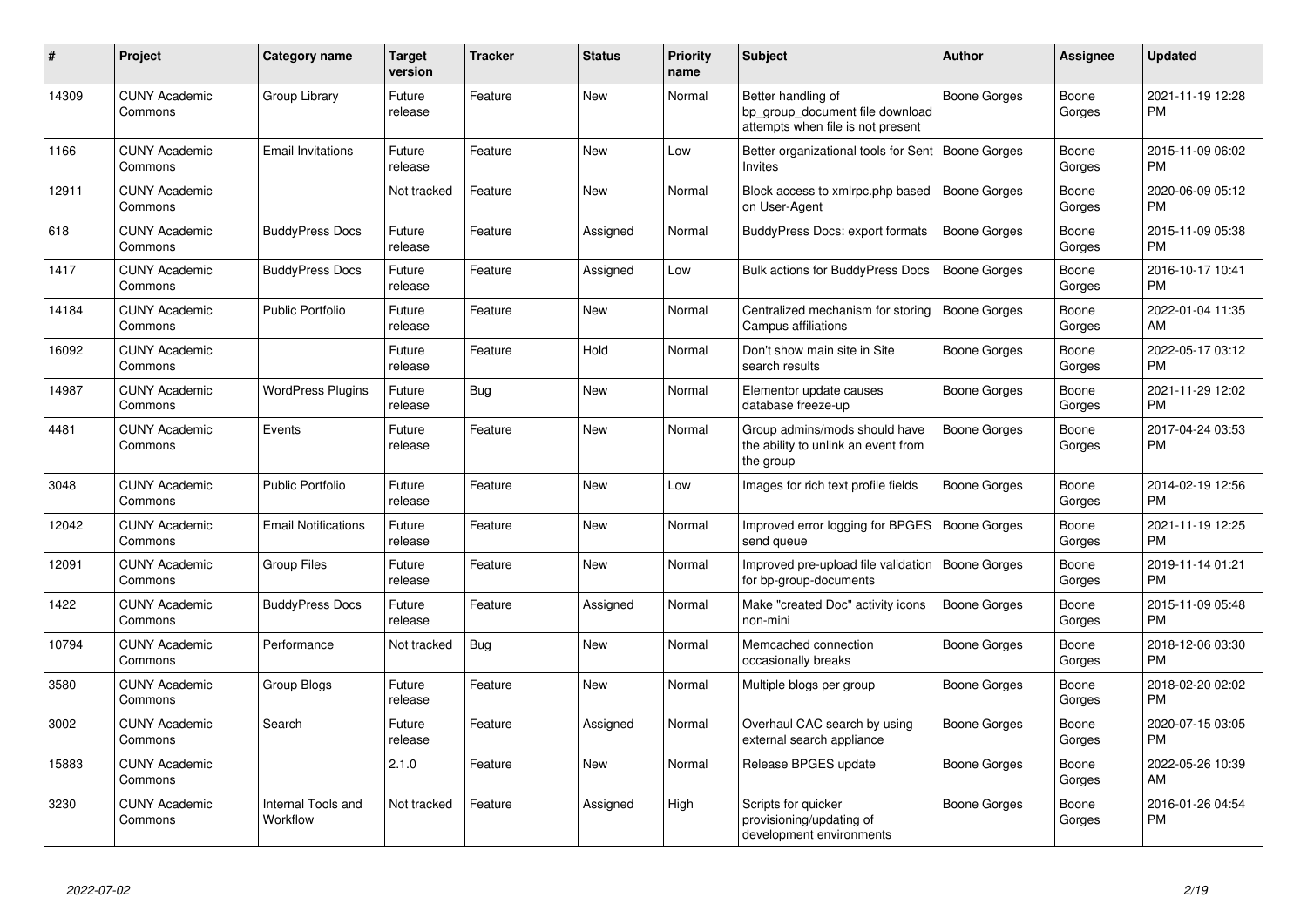| #     | Project                         | <b>Category name</b>           | <b>Target</b><br>version | <b>Tracker</b> | <b>Status</b> | <b>Priority</b><br>name | Subject                                                                                   | Author              | <b>Assignee</b>     | <b>Updated</b>                |
|-------|---------------------------------|--------------------------------|--------------------------|----------------|---------------|-------------------------|-------------------------------------------------------------------------------------------|---------------------|---------------------|-------------------------------|
| 1508  | <b>CUNY Academic</b><br>Commons | WordPress (misc)               | Future<br>release        | Feature        | Assigned      | Normal                  | Share login cookies across<br>mapped domains                                              | <b>Boone Gorges</b> | Boone<br>Gorges     | 2012-07-02 12:12<br><b>PM</b> |
| 7022  | <b>CUNY Academic</b><br>Commons | Announcements                  | Future<br>release        | Bug            | New           | Normal                  | Sitewide announcements should<br>be displayed on, and dismissable<br>from, mapped domains | <b>Boone Gorges</b> | Boone<br>Gorges     | 2018-03-22 10:18<br>AM        |
| 7663  | <b>CUNY Academic</b><br>Commons | Social Paper                   | Future<br>release        | <b>Bug</b>     | New           | Normal                  | Social Paper notifications not<br>formatted correctly on secondary<br>sites               | <b>Boone Gorges</b> | Boone<br>Gorges     | 2018-04-16 03:52<br><b>PM</b> |
| 1744  | <b>CUNY Academic</b><br>Commons | <b>BuddyPress Docs</b>         | Future<br>release        | Feature        | Assigned      | Normal                  | Spreadsheet-style Docs                                                                    | Boone Gorges        | Boone<br>Gorges     | 2015-11-09 06:13<br><b>PM</b> |
| 9926  | <b>CUNY Academic</b><br>Commons | <b>WordPress Plugins</b>       | Future<br>release        | Bug            | New           | Normal                  | twitter-mentions-as-comments<br>cron jobs can run long                                    | Boone Gorges        | Boone<br>Gorges     | 2018-10-24 12:34<br><b>PM</b> |
| 5234  | <b>CUNY Academic</b><br>Commons | Membership                     | Future<br>release        | Feature        | Assigned      | Normal                  | Write Unconfirmed patch for WP                                                            | Boone Gorges        | Boone<br>Gorges     | 2016-10-24 11:18<br>AM        |
| 3330  | <b>CUNY Academic</b><br>Commons | My Commons                     | Future<br>release        | Feature        | Assigned      | Normal                  | "Commons Information" tool                                                                | <b>Boone Gorges</b> | Chris Stein         | 2014-09-22 08:46<br><b>PM</b> |
| 2832  | <b>CUNY Academic</b><br>Commons | <b>Public Portfolio</b>        | Future<br>release        | Feature        | Assigned      | Normal                  | Improve interface for (not)<br>auto-linking profile fields                                | Boone Gorges        | Chris Stein         | 2015-01-05 08:52<br><b>PM</b> |
| 1983  | <b>CUNY Academic</b><br>Commons | Home Page                      | Future<br>release        | Feature        | Assigned      | Low                     | Media Library integration with<br>Featured Content plugin                                 | Boone Gorges        | Dominic<br>Giglio   | 2014-03-17 10:34<br>AM        |
| 13331 | <b>CUNY Academic</b><br>Commons | Site cloning                   | Future<br>release        | Bug            | <b>New</b>    | Normal                  | Combine Site Template and Clone<br>operations                                             | Boone Gorges        | Jeremy Felt         | 2021-11-19 12:39<br><b>PM</b> |
| 13891 | <b>CUNY Academic</b><br>Commons | Internal Tools and<br>Workflow | 2.1.0                    | Feature        | New           | Normal                  | Migrate automated linting to<br>GitHub Actions                                            | Boone Gorges        | Jeremy Felt         | 2022-06-29 11:13<br>AM        |
| 15194 | <b>CUNY Academic</b><br>Commons | Internal Tools and<br>Workflow | 2.1.0                    | Feature        | <b>New</b>    | Normal                  | PHPCS sniff for un-restored<br>switch_to_blog() calls                                     | Boone Gorges        | Jeremy Felt         | 2022-05-26 10:45<br>AM        |
| 11517 | <b>CUNY Academic</b><br>Commons |                                | Not tracked              | Feature        | Assigned      | Normal                  | wp-accessibility plugin should not<br>strip 'target="_blank" by default                   | Boone Gorges        | Laurie Hurson       | 2019-09-24 09:57<br>AM        |
| 6749  | <b>CUNY Academic</b><br>Commons | Events                         | Future<br>release        | Bug            | <b>New</b>    | Low                     | BPEO iCal request can trigger<br>very large number of DB queries                          | Boone Gorges        | Raymond<br>Hoh      | 2016-11-15 10:09<br><b>PM</b> |
| 3192  | <b>CUNY Academic</b><br>Commons | Group Forums                   | Future<br>release        | Feature        | Assigned      | Normal                  | Customizable forum views for<br>bbPress 2.x group forums                                  | Boone Gorges        | Raymond<br>Hoh      | 2015-11-09 12:47<br><b>PM</b> |
| 13358 | <b>CUNY Academic</b><br>Commons | Group Forums                   | Future<br>release        | Feature        | New           | Normal                  | Improved UI for group forum<br>threading settings                                         | <b>Boone Gorges</b> | Raymond<br>Hoh      | 2021-11-19 12:27<br>PM        |
| 308   | <b>CUNY Academic</b><br>Commons | Registration                   | Future<br>release        | Feature        | New           | Normal                  | Group recommendations for<br>signup process                                               | Boone Gorges        | Samantha<br>Raddatz | 2015-11-09 05:07<br><b>PM</b> |
| 10580 | <b>CUNY Academic</b><br>Commons | Information<br>Architecture    | Future<br>release        | Design/UX      | New           | Normal                  | Primary nav item review                                                                   | Boone Gorges        | Sara Cannon         | 2022-06-28 01:29<br><b>PM</b> |
| 4635  | <b>CUNY Academic</b><br>Commons | Authentication                 | Future<br>release        | Feature        | New           | Normal                  | Allow non-WP authentication                                                               | Boone Gorges        | Sonja Leix          | 2019-03-01 02:05<br><b>PM</b> |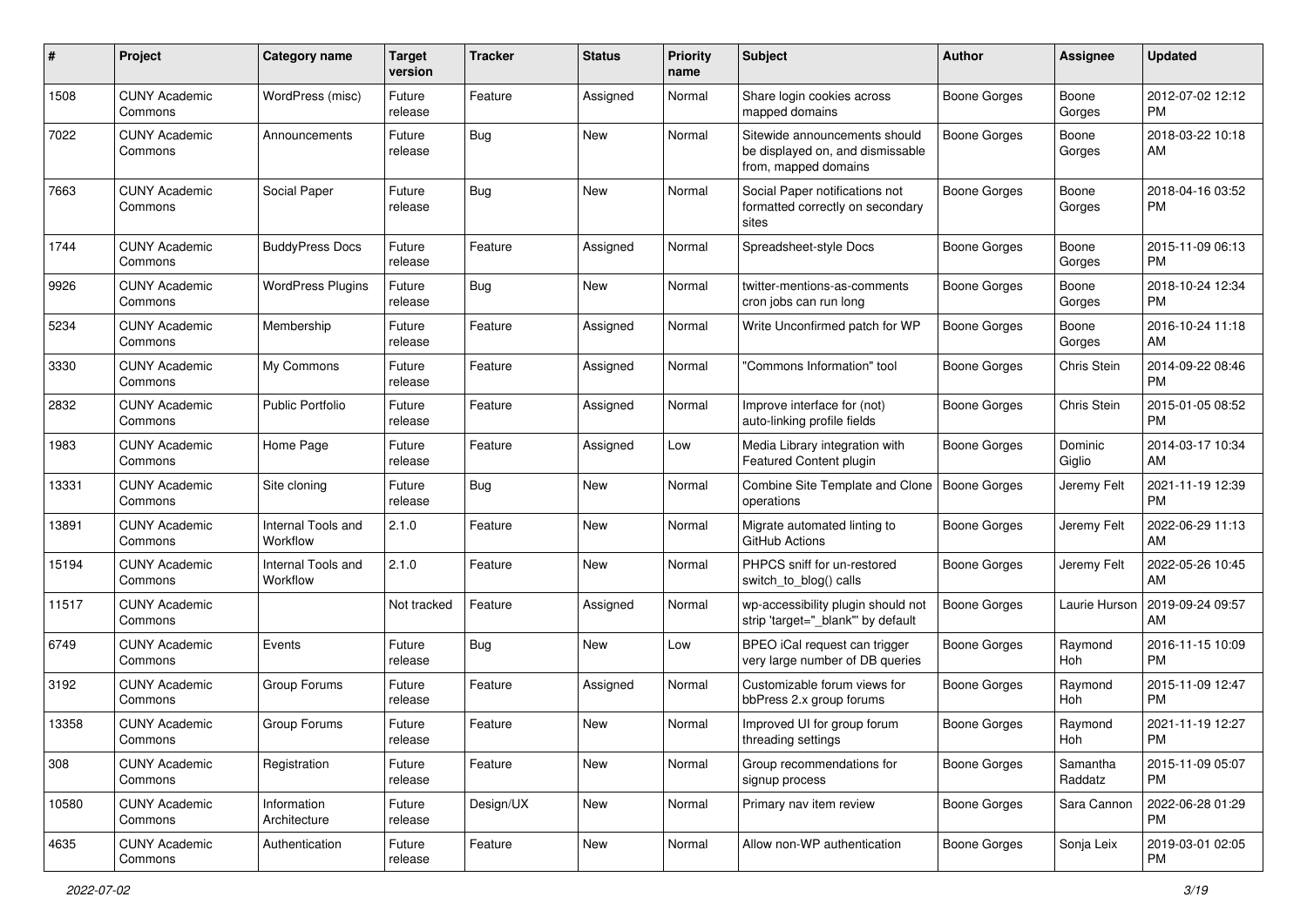| #     | <b>Project</b>                                                          | Category name            | <b>Target</b><br>version | <b>Tracker</b> | <b>Status</b>        | <b>Priority</b><br>name | <b>Subject</b>                                                   | <b>Author</b>      | Assignee            | <b>Updated</b>                |
|-------|-------------------------------------------------------------------------|--------------------------|--------------------------|----------------|----------------------|-------------------------|------------------------------------------------------------------|--------------------|---------------------|-------------------------------|
| 11834 | <b>CUNY Academic</b><br>Commons                                         | <b>Group Files</b>       | Future<br>release        | Feature        | <b>New</b>           | Normal                  | Improved tools for managing<br>group file folders                | Boone Gorges       | Sonja Leix          | 2019-09-06 03:55<br><b>PM</b> |
| 1423  | <b>CUNY Academic</b><br>Commons                                         | BuddyPress (misc)        | Future<br>release        | Feature        | Assigned             | Low                     | Show an avatar for pingback<br>comment activity items            | Boone Gorges       | <b>Tahir Butt</b>   | 2016-10-24 12:03<br><b>PM</b> |
| 1460  | <b>CUNY Academic</b><br>Commons                                         | Analytics                | Future<br>release        | Feature        | Assigned             | Normal                  | <b>Update System Report</b>                                      | <b>Brian Foote</b> | Boone<br>Gorges     | 2015-11-09 06:13<br><b>PM</b> |
| 3059  | <b>CUNY Academic</b><br>Commons                                         | Group Forums             | Future<br>release        | Design/UX      | <b>New</b>           | Normal                  | Forum Post Permissable Content<br><b>Explanatory Text</b>        | Chris Stein        | Chris Stein         | 2015-04-02 11:27<br>AM        |
| 2881  | <b>CUNY Academic</b><br>Commons                                         | <b>Public Portfolio</b>  | Future<br>release        | Feature        | Assigned             | Normal                  | Redesign the UX for Profiles                                     | Chris Stein        | Chris Stein         | 2016-10-13 12:45<br><b>PM</b> |
| 860   | <b>CUNY Academic</b><br>Commons                                         | Design                   | Future<br>release        | Design/UX      | Assigned             | Normal                  | <b>Standardize Button Treatment</b><br><b>Across the Commons</b> | Chris Stein        | Chris Stein         | 2014-05-01 09:45<br>AM        |
| 2666  | <b>CUNY Academic</b><br>Commons                                         | About page               | Not tracked              | Documentation  | Assigned             | Normal                  | <b>Update About Text</b>                                         | Chris Stein        | Luke Waltzer        | 2016-03-04 11:19<br>AM        |
| 3565  | <b>CUNY Academic</b><br>Commons                                         | My Commons               | Not tracked              | Documentation  | <b>New</b>           | Normal                  | Load Newest inconsistencies                                      | Chris Stein        | scott voth          | 2015-11-09 01:16<br><b>PM</b> |
| 15210 | <b>CUNY Academic</b><br>Commons                                         | Analytics                | Not tracked              | Design/UX      | New                  | Normal                  | Google Analytics improvements                                    | Colin McDonald     | Boone<br>Gorges     | 2022-05-24 10:47<br>AM        |
| 13370 | <b>CUNY Academic</b><br>Commons                                         | Group Library            | Future<br>release        | Feature        | New                  | Normal                  | Library bulk deletion and folder<br>editina                      | Colin McDonald     | Boone<br>Gorges     | 2020-10-13 10:41<br>AM        |
| 13199 | <b>CUNY Academic</b><br>Commons                                         | Group Forums             | Future<br>release        | Feature        | <b>New</b>           | Normal                  | Favoring Groups over bbPress<br>plugin                           | Colin McDonald     | Colin<br>McDonald   | 2021-11-19 12:28<br><b>PM</b> |
| 9729  | <b>CUNY Academic</b><br>Commons                                         | <b>SEO</b>               | Not tracked              | Support        | New                  | Normal                  | 503 Errors showing on<br>newlaborforum.cuny.edu                  | Diane Krauthamer   | Raymond<br>Hoh      | 2018-05-22 04:48<br><b>PM</b> |
| 3615  | <b>CUNY Academic</b><br>Commons                                         | Redmine                  | Not tracked              | Feature        | New                  | Low                     | Create Redmine issues via email                                  | Dominic Giglio     | Boone<br>Gorges     | 2017-11-16 11:36<br>AM        |
| 11968 | JustPublics@365<br>MediaCamp                                            |                          |                          | Feature        | <b>New</b>           | Normal                  | Nanoscience Retractable Display<br>Unit                          | Donald Cherry      | Bonnie<br>Eissner   | 2021-02-19 08:50<br>AM        |
| 12062 | AD/O365 Transition<br>from NonMatric to<br><b>Matriculated Students</b> |                          |                          | Feature        | In Progress          | Normal                  | create solution and console<br>project                           | Emilio Rodriguez   | Emilio<br>Rodriguez | 2019-11-12 03:56<br><b>PM</b> |
| 13457 | <b>CUNY Academic</b><br>Commons                                         | Group Forums             | 2.0.3                    | <b>Bug</b>     | <b>New</b>           | High                    | Forum post not sending<br>notifications                          | Filipa Calado      | Raymond<br>Hoh      | 2022-06-29 11:32<br>AM        |
| 14842 | <b>CUNY Academic</b><br>Commons                                         |                          | Not tracked              | Support        | Reporter<br>Feedback | Normal                  | Question about widgets and block<br>editor                       | Gina Cherry        |                     | 2021-10-06 03:01<br><b>PM</b> |
| 11545 | <b>CUNY Academic</b><br>Commons                                         | <b>WordPress Plugins</b> | Not tracked              | Support        | New                  | Normal                  | Twitter searches in WordPress                                    | Gina Cherry        | Matt Gold           | 2019-09-23 01:03<br><b>PM</b> |
| 11649 | <b>CUNY Academic</b><br>Commons                                         | <b>WordPress Plugins</b> | 2.0.3                    | Bug            | In Progress          | Normal                  | CC license displayed on every<br>page                            | Gina Cherry        | Raymond<br>Hoh      | 2022-06-29 11:32<br>AM        |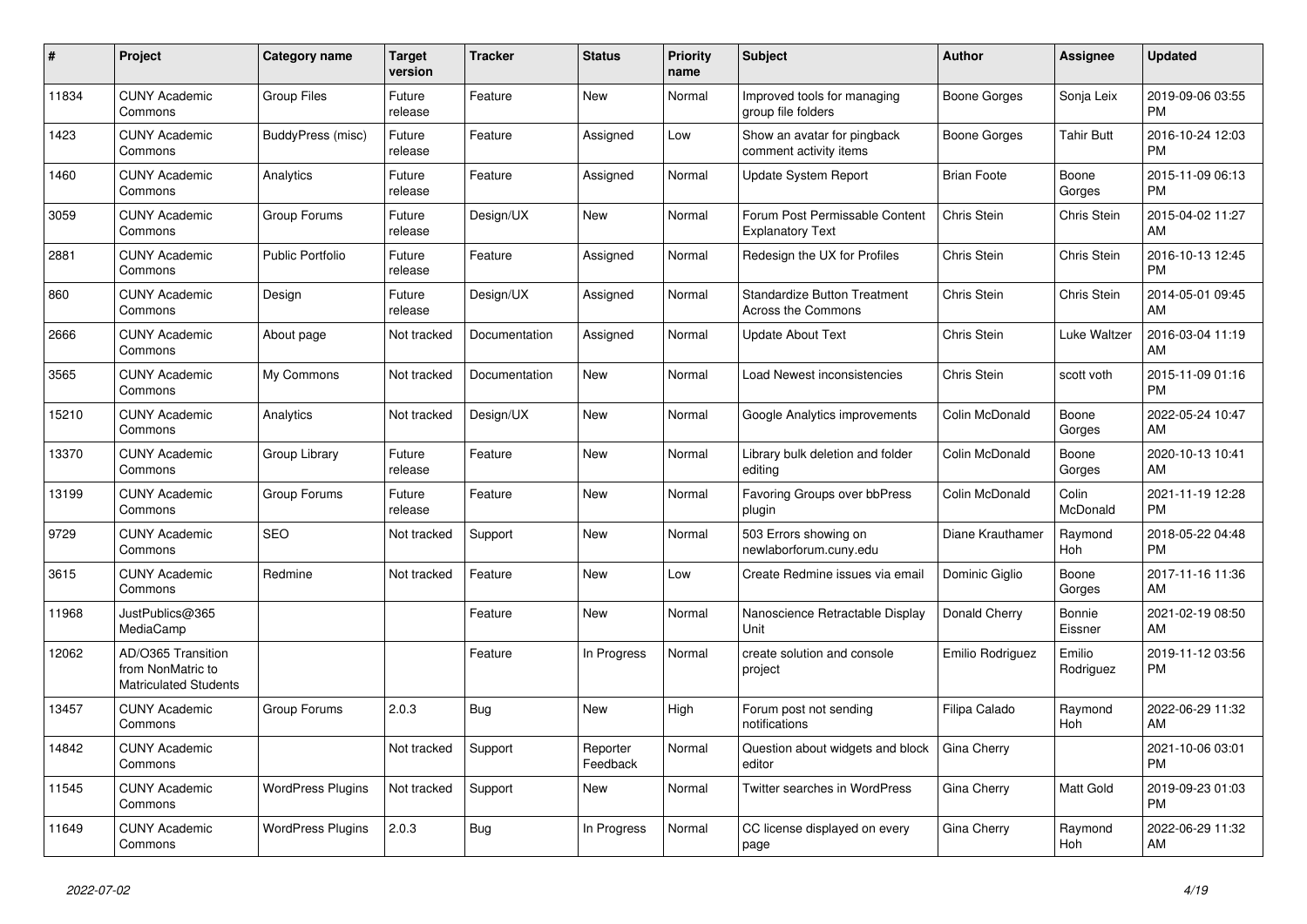| #     | Project                         | Category name            | <b>Target</b><br>version | <b>Tracker</b> | <b>Status</b>        | <b>Priority</b><br>name | <b>Subject</b>                                                        | Author        | <b>Assignee</b>     | <b>Updated</b>                |
|-------|---------------------------------|--------------------------|--------------------------|----------------|----------------------|-------------------------|-----------------------------------------------------------------------|---------------|---------------------|-------------------------------|
| 12004 | <b>CUNY Academic</b><br>Commons |                          | Not tracked              | Support        | Reporter<br>Feedback | Normal                  | Notifications for spam blog<br>comments                               | Gina Cherry   | Raymond<br>Hoh      | 2019-11-01 12:05<br><b>PM</b> |
| 3473  | <b>CUNY Academic</b><br>Commons | User Experience          | Future<br>release        | Feature        | Assigned             | Normal                  | Commons profile: Add help info<br>about "Positions" replacing "title" | Keith Miyake  | Samantha<br>Raddatz | 2015-11-09 02:28<br><b>PM</b> |
| 6755  | <b>CUNY Academic</b><br>Commons | WordPress (misc)         | Future<br>release        | Bug            | <b>New</b>           | Normal                  | Cannot Deactivate Plugin                                              | Laura Kane    |                     | 2016-11-16 01:12<br><b>PM</b> |
| 15613 | <b>CUNY Academic</b><br>Commons |                          | 2.0.3                    | Feature        | Reporter<br>Feedback | Normal                  | Adding "Passster" plugin                                              | Laurie Hurson |                     | 2022-06-29 11:32<br>AM        |
| 15176 | <b>CUNY Academic</b><br>Commons |                          | Not tracked              | Support        | Reporter<br>Feedback | Normal                  | Archiving Q Writing & Old<br>Wordpress Sites on the Commons           | Laurie Hurson |                     | 2022-02-08 10:28<br>AM        |
| 15923 | <b>CUNY Academic</b><br>Commons |                          | Not tracked              | Feature        | Reporter<br>Feedback | Normal                  | <b>Bellows Plugin Adjustments</b>                                     | Laurie Hurson |                     | 2022-04-20 10:10<br>AM        |
| 11415 | <b>CUNY Academic</b><br>Commons | <b>WordPress Plugins</b> | Not tracked              | <b>Bug</b>     | Reporter<br>Feedback | Normal                  | <b>Blog Subscriptions in Jetpack</b>                                  | Laurie Hurson |                     | 2019-05-14 10:34<br>AM        |
| 14936 | <b>CUNY Academic</b><br>Commons |                          |                          | <b>Bug</b>     | <b>New</b>           | Normal                  | Commons websites blocked by<br>SPS campus network                     | Laurie Hurson |                     | 2021-11-03 03:57<br><b>PM</b> |
| 14940 | <b>CUNY Academic</b><br>Commons |                          |                          | Bug            | <b>New</b>           | Normal                  | Discrepancy between Commons<br>profile "sites" and actual # of sites  | Laurie Hurson |                     | 2021-11-08 11:09<br>AM        |
| 13650 | <b>CUNY Academic</b><br>Commons | Group Library            | Future<br>release        | Feature        | <b>New</b>           | Normal                  | Forum Attachments in Group<br>Library                                 | Laurie Hurson |                     | 2021-11-19 12:30<br><b>PM</b> |
| 11131 | <b>CUNY Academic</b><br>Commons |                          | Future<br>release        | Feature        | Reporter<br>Feedback | Normal                  | <b>Image Annotation Plugins</b>                                       | Laurie Hurson |                     | 2019-02-26 11:33<br>AM        |
| 15757 | <b>CUNY Academic</b><br>Commons |                          |                          | Bug            | <b>New</b>           | Normal                  | Members # do not match                                                | Laurie Hurson |                     | 2022-03-30 04:52<br><b>PM</b> |
| 12328 | <b>CUNY Academic</b><br>Commons |                          | Not tracked              | Support        | New                  | Normal                  | Sign up Code for Non-CUNY<br>Faculty                                  | Laurie Hurson |                     | 2020-01-28 10:25<br>AM        |
| 11843 | <b>CUNY Academic</b><br>Commons | WordPress (misc)         | Future<br>release        | Design/UX      | <b>New</b>           | Normal                  | Tweaking the Gutenberg Editor<br>Interface                            | Laurie Hurson |                     | 2022-04-26 12:00<br><b>PM</b> |
| 14538 | <b>CUNY Academic</b><br>Commons |                          | Not tracked              | Support        | Reporter<br>Feedback | Normal                  | <b>Weebly To Commons</b>                                              | Laurie Hurson |                     | 2021-09-14 10:47<br>AM        |
| 14504 | <b>CUNY Academic</b><br>Commons |                          | Not tracked              | Publicity      | Reporter<br>Feedback | Normal                  | Adding showcases to home page<br>menu                                 | Laurie Hurson | Boone<br>Gorges     | 2022-01-19 03:26<br><b>PM</b> |
| 9289  | <b>CUNY Academic</b><br>Commons | <b>WordPress Plugins</b> | Future<br>release        | Bug            | Reporter<br>Feedback | Normal                  | Email Users Plugin                                                    | Laurie Hurson | Boone<br>Gorges     | 2018-10-24 12:34<br><b>PM</b> |
| 12121 | <b>CUNY Academic</b><br>Commons | <b>WordPress Plugins</b> | 2.0.3                    | Feature        | Reporter<br>Feedback | Normal                  | Embedding H5P Iframes on<br><b>Commons Site</b>                       | Laurie Hurson | Boone<br>Gorges     | 2022-06-29 11:32<br>AM        |
| 16199 | <b>CUNY Academic</b><br>Commons | Directories              | 2.0.3                    | Bug            | <b>New</b>           | Normal                  | Removed "Semester" Filter from<br><b>Courses Directory</b>            | Laurie Hurson | Boone<br>Gorges     | 2022-06-29 11:32<br>AM        |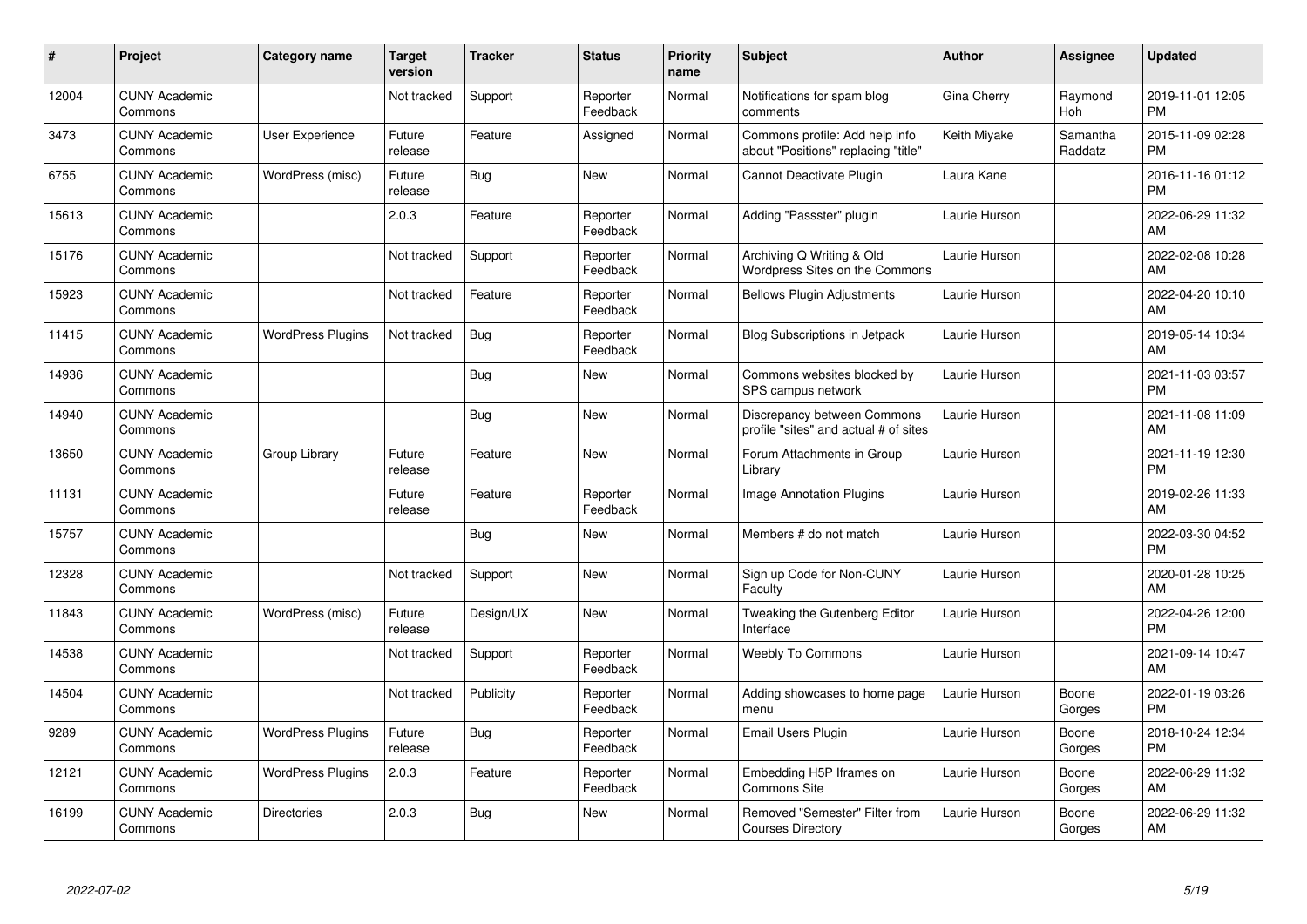| #     | Project                         | <b>Category name</b>     | <b>Target</b><br>version | Tracker    | <b>Status</b>        | <b>Priority</b><br>name | <b>Subject</b>                                                                             | Author              | <b>Assignee</b>  | <b>Updated</b>                |
|-------|---------------------------------|--------------------------|--------------------------|------------|----------------------|-------------------------|--------------------------------------------------------------------------------------------|---------------------|------------------|-------------------------------|
| 12438 | <b>CUNY Academic</b><br>Commons | Courses                  | Not tracked              | Bug        | New                  | Normal                  | Site appearing twice                                                                       | Laurie Hurson       | Boone<br>Gorges  | 2020-02-18 01:34<br><b>PM</b> |
| 11879 | <b>CUNY Academic</b><br>Commons |                          | Not tracked              | Bug        | New                  | Normal                  | Hypothesis comments appearing<br>on multiple, different pdfs across<br>blogs               | Laurie Hurson       | Laurie Hurson    | 2019-09-19 02:39<br><b>PM</b> |
| 14475 | <b>CUNY Academic</b><br>Commons |                          | Not tracked              | Publicity  | New                  | Normal                  | OER Showcase Page                                                                          | Laurie Hurson       | Laurie Hurson    | 2021-09-14 10:46<br>AM        |
| 12446 | <b>CUNY Academic</b><br>Commons | Groups (misc)            | Future<br>release        | Feature    | Reporter<br>Feedback | Normal                  | Toggle default site to group forum<br>posting                                              | Laurie Hurson       | Laurie Hurson    | 2020-03-10 11:57<br>AM        |
| 12484 | <b>CUNY Academic</b><br>Commons |                          | Not tracked              | Support    | Reporter<br>Feedback | Normal                  | Sign up Code for COIL Course<br>starting in March                                          | Laurie Hurson       | Matt Gold        | 2020-03-02 02:26<br><b>PM</b> |
| 14787 | <b>CUNY Academic</b><br>Commons | Plugin Packages          | Future<br>release        | Feature    | New                  | Normal                  | Creating a "Design" plugin<br>package                                                      | Laurie Hurson       | scott voth       | 2022-04-27 04:56<br><b>PM</b> |
| 11789 | <b>CUNY Academic</b><br>Commons | Courses                  | Future<br>release        | Feature    | New                  | Normal                  | Ability to remove item from<br>Courses list                                                | Laurie Hurson       | Sonja Leix       | 2019-09-24 12:28<br><b>PM</b> |
| 9060  | <b>CUNY Academic</b><br>Commons | Commons In A Box         | Not tracked              | Bug        | Hold                 | Normal                  | Problems with CBox image library<br>/ upload                                               | Lisa Rhody          | Raymond<br>Hoh   | 2018-01-10 03:26<br><b>PM</b> |
| 2325  | <b>CUNY Academic</b><br>Commons | BuddyPress (misc)        | Future<br>release        | Feature    | Assigned             | Low                     | Profile should have separate fields<br>for first/last names                                | local admin         | Boone<br>Gorges  | 2015-11-09 06:09<br><b>PM</b> |
| 2610  | <b>CUNY Academic</b><br>Commons | Group Invitations        | Future<br>release        | Feature    | Assigned             | Low                     | Request: Custom invitation<br>message to group invites                                     | local admin         | Boone<br>Gorges  | 2015-11-09 06:13<br><b>PM</b> |
| 2175  | <b>CUNY Academic</b><br>Commons | WordPress (misc)         | Not tracked              | Support    | Assigned             | Normal                  | Subscibe 2 vs. Jetpack<br>subscription options                                             | local admin         | Matt Gold        | 2016-01-26 04:58<br><b>PM</b> |
| 2612  | <b>CUNY Academic</b><br>Commons |                          | Not tracked              | Publicity  | Assigned             | Normal                  | Pinterest site for the Commons                                                             | local admin         | Sarah<br>Morgano | 2016-03-04 11:19<br>AM        |
| 6356  | <b>CUNY Academic</b><br>Commons | <b>WordPress Plugins</b> | Future<br>release        | Bug        | Reporter<br>Feedback | Low                     | Should Subscribe2 be<br>deprecated?                                                        | Luke Waltzer        |                  | 2017-03-20 12:20<br><b>PM</b> |
| 9895  | <b>CUNY Academic</b><br>Commons | Onboarding               | Future<br>release        | Feature    | Assigned             | Normal                  | Add "Accept Invitation"<br>link/button/function to Group<br>and/or Site invitation emails? | Luke Waltzer        | Boone<br>Gorges  | 2018-06-07 12:42<br><b>PM</b> |
| 9211  | <b>CUNY Academic</b><br>Commons | <b>WordPress Plugins</b> | Future<br>release        | Support    | Reporter<br>Feedback | Normal                  | Auto-Role Setting in Forum Plugin<br><b>Causing Some Confusion</b>                         | <b>Luke Waltzer</b> | Boone<br>Gorges  | 2018-03-13 11:44<br>AM        |
| 8835  | <b>CUNY Academic</b><br>Commons | Blogs (BuddyPress)       | Future<br>release        | Feature    | New                  | Normal                  | Extend cuny.is shortlinks to sites                                                         | Luke Waltzer        | Boone<br>Gorges  | 2022-04-26 11:59<br>AM        |
| 6389  | <b>CUNY Academic</b><br>Commons | <b>BuddyPress Docs</b>   | Future<br>release        | Feature    | New                  | Low                     | Make Discussion Area Visible<br>When Editing a Doc                                         | Luke Waltzer        | Boone<br>Gorges  | 2016-10-21 04:16<br>PM.       |
| 7981  | <b>CUNY Academic</b><br>Commons | Social Paper             | Future<br>release        | <b>Bug</b> | New                  | Normal                  | Social Paper comments should<br>not go to spam                                             | Luke Waltzer        | Boone<br>Gorges  | 2018-04-16 03:52<br><b>PM</b> |
| 5268  | <b>CUNY Academic</b><br>Commons | Group Forums             | Future<br>release        | <b>Bug</b> | Assigned             | Normal                  | Long-time to post to multiple<br>groups                                                    | Luke Waltzer        | Daniel Jones     | 2016-09-07 06:31<br><b>PM</b> |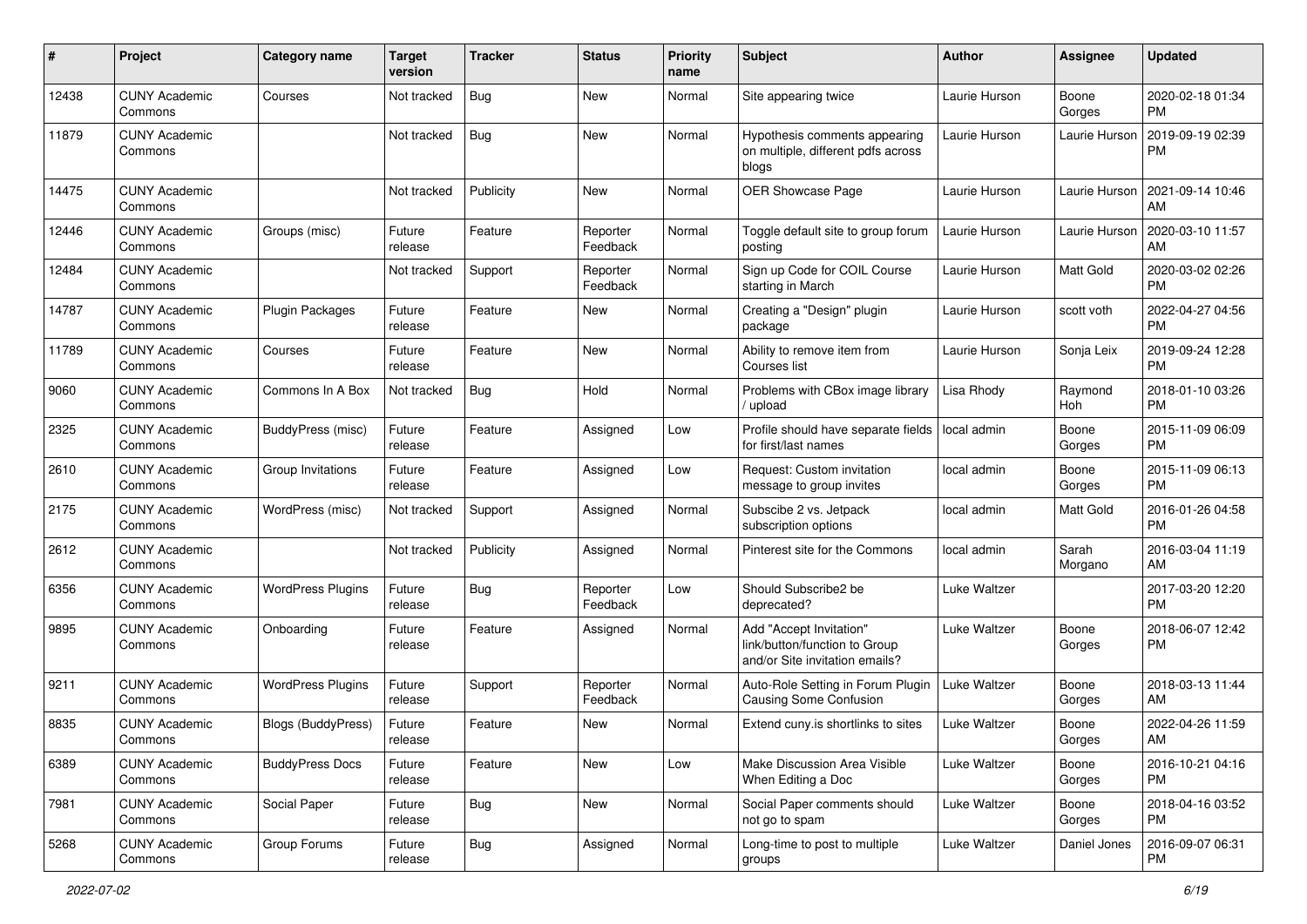| #     | Project                         | <b>Category name</b>      | Target<br>version | <b>Tracker</b> | <b>Status</b>        | Priority<br>name | <b>Subject</b>                                                   | <b>Author</b>   | <b>Assignee</b>     | <b>Updated</b>                |
|-------|---------------------------------|---------------------------|-------------------|----------------|----------------------|------------------|------------------------------------------------------------------|-----------------|---------------------|-------------------------------|
| 6078  | <b>CUNY Academic</b><br>Commons | <b>Blogs (BuddyPress)</b> | Future<br>release | Feature        | <b>New</b>           | Normal           | <b>Explore Adding Network Blog</b><br>Metadata Plugin            | Luke Waltzer    | Luke Waltzer        | 2016-10-11 10:29<br><b>PM</b> |
| 7624  | <b>CUNY Academic</b><br>Commons | BuddyPress (misc)         | Future<br>release | Design/UX      | <b>New</b>           | Normal           | <b>BP Notifications</b>                                          | Luke Waltzer    | Paige Dupont        | 2017-02-08 10:43<br><b>PM</b> |
| 6392  | <b>CUNY Academic</b><br>Commons | Group Forums              | Future<br>release | Design/UX      | Assigned             | Low              | Composition/Preview Panes in<br>Forum Posts                      | Luke Waltzer    | Paige Dupont        | 2016-10-21 04:26<br><b>PM</b> |
| 13430 | <b>CUNY Academic</b><br>Commons | Reply By Email            | Not tracked       | <b>Bug</b>     | <b>New</b>           | Normal           | Delay in RBE                                                     | Luke Waltzer    | Raymond<br>Hoh      | 2020-10-13 11:16<br>AM        |
| 7928  | <b>CUNY Academic</b><br>Commons | Group Forums              | Not tracked       | <b>Bug</b>     | <b>New</b>           | Normal           | Duplicate Forum post                                             | Luke Waltzer    | Raymond<br>Hoh      | 2017-04-11 09:27<br><b>PM</b> |
| 6644  | <b>CUNY Academic</b><br>Commons |                           | Not tracked       | <b>Bug</b>     | Reporter<br>Feedback | High             | White Screen at Login Pge                                        | Luke Waltzer    | Raymond<br>Hoh      | 2016-11-21 10:34<br><b>PM</b> |
| 5317  | <b>CUNY Academic</b><br>Commons | <b>Group Blogs</b>        | Not tracked       | <b>Bug</b>     | Reporter<br>Feedback | Normal           | Notifications of New Post Didn't<br>Come                         | Luke Waltzer    | Samantha<br>Raddatz | 2016-03-21 10:41<br><b>PM</b> |
| 5225  | <b>CUNY Academic</b><br>Commons | Registration              | Future<br>release | Feature        | Assigned             | Normal           | On-boarding Issues                                               | Luke Waltzer    | Samantha<br>Raddatz | 2016-02-12 02:58<br><b>PM</b> |
| 8078  | <b>CUNY Academic</b><br>Commons | <b>WordPress Plugins</b>  | Future<br>release | System Upgrade | Assigned             | Normal           | <b>CommentPress Updates</b>                                      | Margaret Galvan | Christian<br>Wach   | 2017-05-08 03:49<br><b>PM</b> |
| 7828  | <b>CUNY Academic</b><br>Commons |                           | Not tracked       | Feature        | Assigned             | Normal           | Theme Assessment 2017                                            | Margaret Galvan | Margaret<br>Galvan  | 2017-05-02 10:41<br><b>PM</b> |
| 8211  | <b>CUNY Academic</b><br>Commons | <b>WordPress Themes</b>   | Future<br>release | Feature        | <b>New</b>           | Normal           | Theme Suggestions: Material<br>Design-Inspired Themes            | Margaret Galvan | Margaret<br>Galvan  | 2017-08-07 02:48<br><b>PM</b> |
| 12352 | <b>CUNY Academic</b><br>Commons |                           | Not tracked       | Support        | <b>New</b>           | Normal           | "posts list" page builder block<br>option                        | Marilyn Weber   |                     | 2020-02-03 01:29<br><b>PM</b> |
| 11848 | <b>CUNY Academic</b><br>Commons |                           | Not tracked       | Support        | Hold                 | Normal           | a Dean of Faculty wants to share<br>a large file                 | Marilyn Weber   |                     | 2019-09-24 08:44<br>AM        |
| 13034 | <b>CUNY Academic</b><br>Commons |                           | Not tracked       | Support        | Reporter<br>Feedback | Normal           | a site is asking people to join the<br>Commons to get a download | Marilyn Weber   |                     | 2020-07-12 07:23<br>AM        |
| 13255 | <b>CUNY Academic</b><br>Commons |                           | Not tracked       | Support        | Reporter<br>Feedback | Normal           | Accessibility problems                                           | Marilyn Weber   |                     | 2020-09-01 05:48<br><b>PM</b> |
| 5199  | <b>CUNY Academic</b><br>Commons | Social Paper              | Future<br>release | Feature        | New                  | Normal           | add tables to the SP editor                                      | Marilyn Weber   |                     | 2016-10-24 11:27<br>AM        |
| 15370 | <b>CUNY Academic</b><br>Commons |                           |                   | Support        | Reporter<br>Feedback | Normal           | All-in-One Event Calendar?                                       | Marilyn Weber   |                     | 2022-02-17 11:03<br><b>AM</b> |
| 11787 | <b>CUNY Academic</b><br>Commons |                           | Not tracked       | Support        | Reporter<br>Feedback | Normal           | automated comments notifications<br>on ZenDesk                   | Marilyn Weber   |                     | 2019-08-26 06:18<br><b>PM</b> |
| 13975 | <b>CUNY Academic</b><br>Commons | Social Paper              | Not tracked       | Support        | Reporter<br>Feedback | Normal           | can't approve comments on Social<br>Paper paper                  | Marilyn Weber   |                     | 2021-02-12 09:33<br>AM        |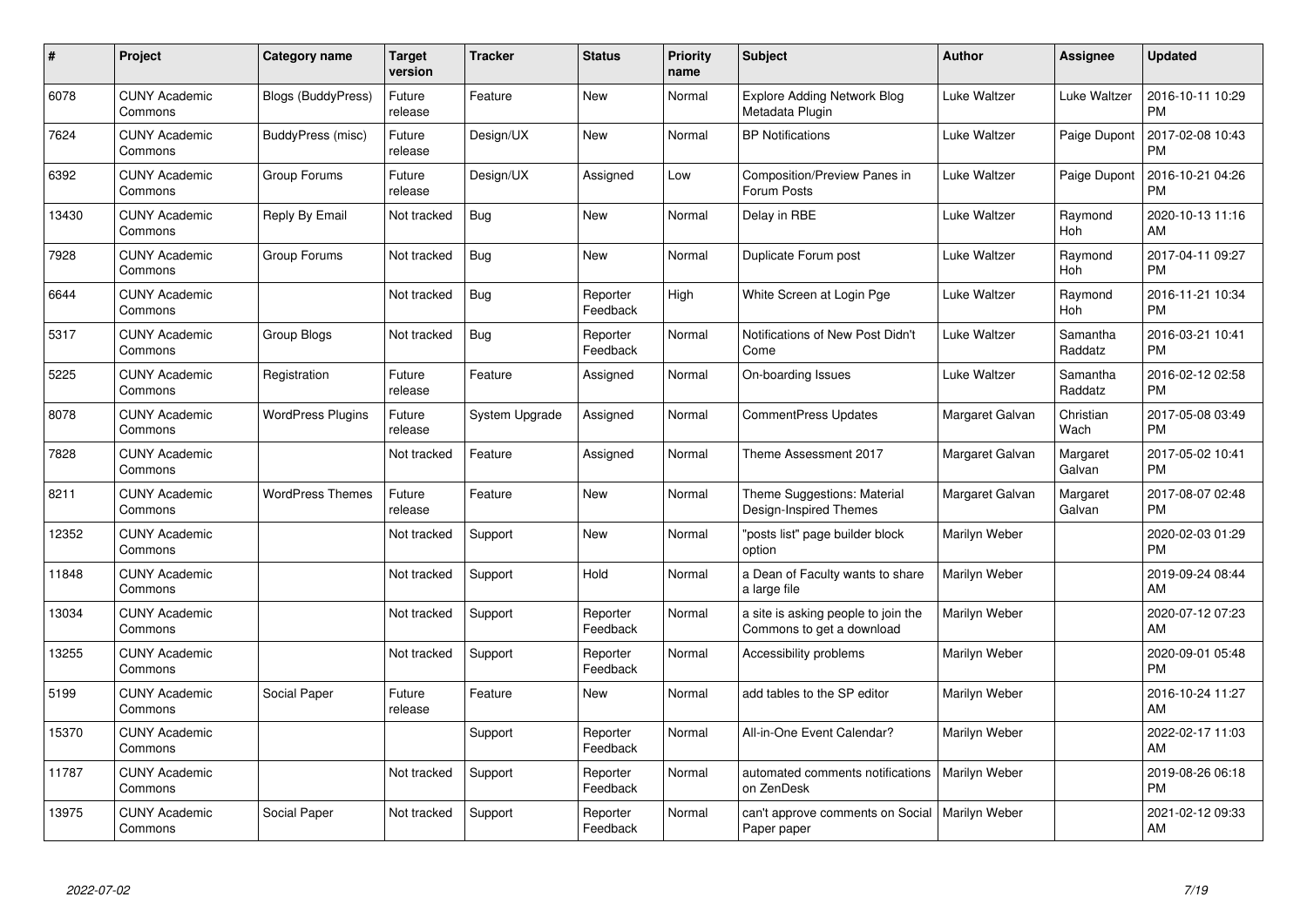| #     | Project                         | Category name              | <b>Target</b><br>version | <b>Tracker</b> | <b>Status</b>        | <b>Priority</b><br>name | <b>Subject</b>                                                                                | <b>Author</b> | <b>Assignee</b> | <b>Updated</b>                |
|-------|---------------------------------|----------------------------|--------------------------|----------------|----------------------|-------------------------|-----------------------------------------------------------------------------------------------|---------------|-----------------|-------------------------------|
| 5992  | <b>CUNY Academic</b><br>Commons | <b>Email Notifications</b> | Future<br>release        | Feature        | New                  | Normal                  | Changing the From line of<br>autogenerated blog emails                                        | Marilyn Weber |                 | 2018-09-27 05:19<br><b>PM</b> |
| 10657 | <b>CUNY Academic</b><br>Commons |                            | Not tracked              | Support        | Reporter<br>Feedback | Normal                  | child theme problems                                                                          | Marilyn Weber |                 | 2018-11-08 01:19<br><b>PM</b> |
| 11519 | <b>CUNY Academic</b><br>Commons |                            | Not tracked              | Support        | Assigned             | Normal                  | comment option not appearing                                                                  | Marilyn Weber |                 | 2019-09-24 10:28<br>AM        |
| 11509 | <b>CUNY Academic</b><br>Commons |                            | Not tracked              | Support        | Reporter<br>Feedback | Normal                  | deleted Page causing a Menu<br>problem?                                                       | Marilyn Weber |                 | 2019-06-04 09:54<br>AM        |
| 15260 | <b>CUNY Academic</b><br>Commons |                            |                          | Support        | Reporter<br>Feedback | Normal                  | Diacritical markings   European<br>Stages                                                     | Marilyn Weber |                 | 2022-02-04 08:16<br>AM        |
| 15655 | <b>CUNY Academic</b><br>Commons |                            | 2.0.3                    | Support        | Reporter<br>Feedback | Normal                  | Event Aggregator plugin?                                                                      | Marilyn Weber |                 | 2022-06-29 11:32<br>AM        |
| 15565 | <b>CUNY Academic</b><br>Commons |                            |                          | Support        | New                  | Normal                  | Events - send updates to an email<br>listserv                                                 | Marilyn Weber |                 | 2022-03-10 01:06<br><b>PM</b> |
| 14398 | <b>CUNY Academic</b><br>Commons |                            | Not tracked              | Support        | Reporter<br>Feedback | Normal                  | Events plug-in notification problem                                                           | Marilyn Weber |                 | 2021-05-11 11:21<br>AM        |
| 15169 | <b>CUNY Academic</b><br>Commons |                            | 2.0.3                    | Support        | Reporter<br>Feedback | Normal                  | new Prelude website zipfiles for<br>custom theme and other files.                             | Marilyn Weber |                 | 2022-06-29 11:32<br>AM        |
| 15045 | <b>CUNY Academic</b><br>Commons |                            |                          | Support        | New                  | Normal                  | no result for KCeL in the search<br>box on the commons                                        | Marilyn Weber |                 | 2021-12-10 11:29<br>AM        |
| 14074 | <b>CUNY Academic</b><br>Commons | WordPress (misc)           | Not tracked              | Support        | Reporter<br>Feedback | Normal                  | page password protection problem                                                              | Marilyn Weber |                 | 2021-03-02 11:03<br>AM        |
| 11771 | <b>CUNY Academic</b><br>Commons |                            | Not tracked              | Support        | Reporter<br>Feedback | Normal                  | post displays in sections                                                                     | Marilyn Weber |                 | 2019-08-20 10:34<br>AM        |
| 13912 | <b>CUNY Academic</b><br>Commons |                            | Not tracked              | Feature        | Hold                 | Low                     | posting "missed schedule"                                                                     | Marilyn Weber |                 | 2021-02-23 10:46<br>AM        |
| 14900 | <b>CUNY Academic</b><br>Commons |                            | Not tracked              | Support        | Reporter<br>Feedback | Normal                  | previous theme?                                                                               | Marilyn Weber |                 | 2021-10-25 10:31<br>AM        |
| 15685 | <b>CUNY Academic</b><br>Commons |                            |                          | Support        | New                  | High                    | problem with chrome?                                                                          | Marilyn Weber |                 | 2022-04-25 03:40<br><b>PM</b> |
| 16099 | <b>CUNY Academic</b><br>Commons |                            |                          | Support        | Reporter<br>Feedback | Normal                  | request for Newsletter Glue                                                                   | Marilyn Weber |                 | 2022-05-13 12:14<br><b>PM</b> |
| 12360 | <b>CUNY Academic</b><br>Commons | <b>WordPress Themes</b>    | Not tracked              | <b>Bug</b>     | Reporter<br>Feedback | Normal                  | site just says "DANTE We are<br>currently in maintenance mode,<br>please check back shortly." | Marilyn Weber |                 | 2020-02-04 12:13<br><b>PM</b> |
| 15816 | <b>CUNY Academic</b><br>Commons |                            | Not tracked              | Support        | New                  | Normal                  | slow loading at SPS                                                                           | Marilyn Weber |                 | 2022-04-05 01:26<br><b>PM</b> |
| 5205  | <b>CUNY Academic</b><br>Commons | Social Paper               | Future<br>release        | Feature        | <b>New</b>           | Normal                  | Social Paper folders                                                                          | Marilyn Weber |                 | 2016-02-11 10:24<br><b>PM</b> |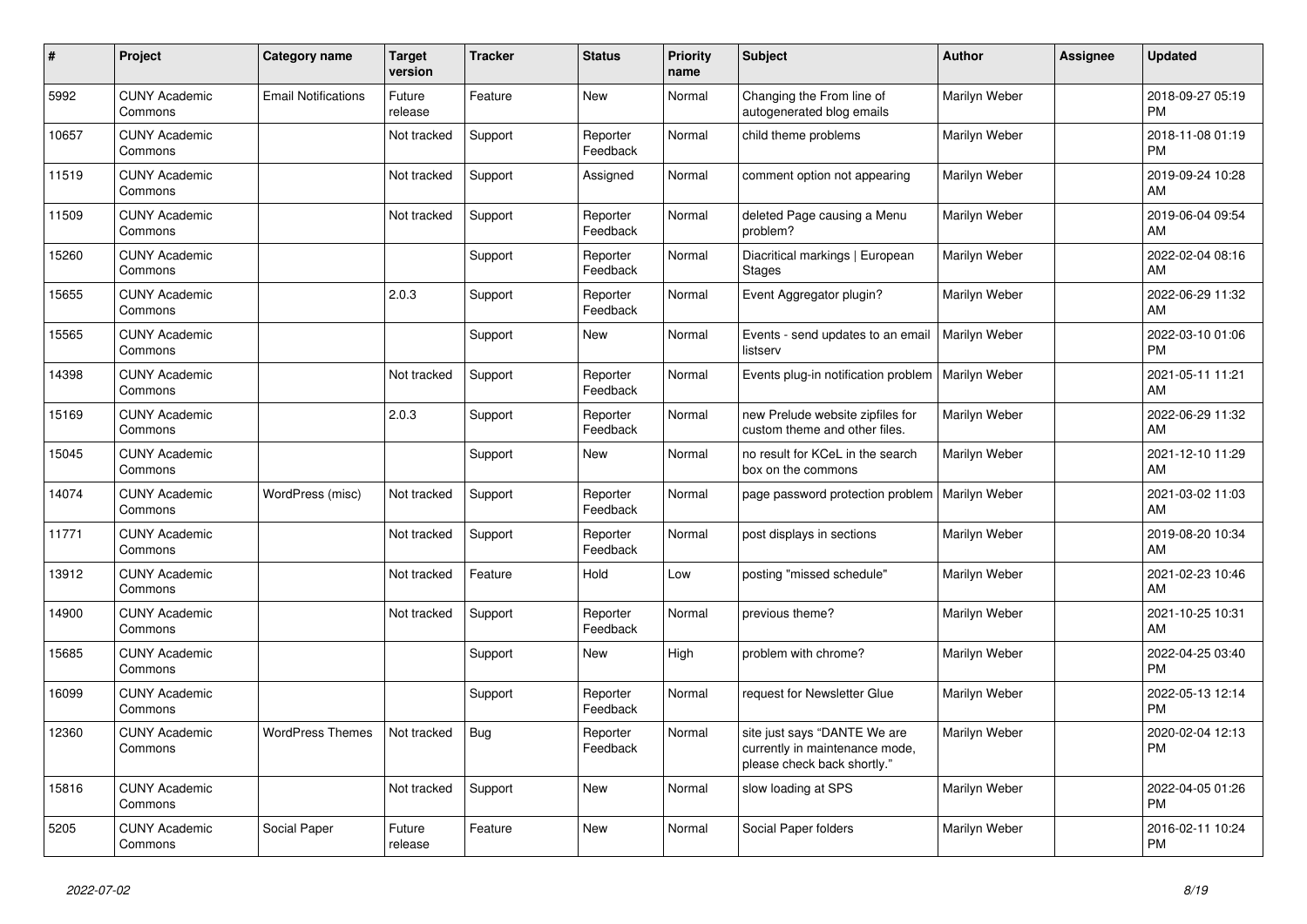| #     | Project                         | <b>Category name</b>       | <b>Target</b><br>version | <b>Tracker</b> | <b>Status</b>        | Priority<br>name | <b>Subject</b>                                                                                                                                        | <b>Author</b> | <b>Assignee</b>     | <b>Updated</b>                |
|-------|---------------------------------|----------------------------|--------------------------|----------------|----------------------|------------------|-------------------------------------------------------------------------------------------------------------------------------------------------------|---------------|---------------------|-------------------------------|
| 14911 | <b>CUNY Academic</b><br>Commons | <b>WordPress Themes</b>    | Not tracked              | Support        | New                  | Normal           | Twentytwentyone theme                                                                                                                                 | Marilyn Weber |                     | 2021-10-28 10:37<br>AM        |
| 12350 | <b>CUNY Academic</b><br>Commons | <b>Blogs (BuddyPress)</b>  | Not tracked              | Support        | Reporter<br>Feedback | Normal           | URL creation problem                                                                                                                                  | Marilyn Weber |                     | 2020-02-03 11:27<br>AM        |
| 14784 | <b>CUNY Academic</b><br>Commons |                            |                          | Support        | Reporter<br>Feedback | Normal           | User report of logo problem when<br>using Customizer theme                                                                                            | Marilyn Weber |                     | 2021-09-17 10:25<br>AM        |
| 10273 | <b>CUNY Academic</b><br>Commons | Registration               | Not tracked              | Support        | Reporter<br>Feedback | Normal           | users combining CF and campus<br>address                                                                                                              | Marilyn Weber |                     | 2019-09-18 10:58<br>AM        |
| 9207  | <b>CUNY Academic</b><br>Commons |                            | Future<br>release        | Support        | Reporter<br>Feedback | Normal           | display dashboards made in<br>Tableau?                                                                                                                | Marilyn Weber | Boone<br>Gorges     | 2018-04-10 10:42<br>AM        |
| 5052  | <b>CUNY Academic</b><br>Commons | Social Paper               | Future<br>release        | Feature        | <b>New</b>           | Low              | Sentence by sentence or line by<br>line comments (SP suggestion #3)                                                                                   | Marilyn Weber | Boone<br>Gorges     | 2016-02-11 10:24<br><b>PM</b> |
| 9835  | <b>CUNY Academic</b><br>Commons | Group Forums               | Future<br>release        | Bug            | Assigned             | Normal           | add a "like" function?                                                                                                                                | Marilyn Weber | <b>Erik Trainer</b> | 2018-06-05 01:49<br><b>PM</b> |
| 12382 | <b>CUNY Academic</b><br>Commons | Membership                 | Not tracked              | Support        | <b>New</b>           | Normal           | Email request change                                                                                                                                  | Marilyn Weber | Marilyn<br>Weber    | 2020-02-06 12:56<br><b>PM</b> |
| 8607  | <b>CUNY Academic</b><br>Commons |                            | Not tracked              | Support        | New                  | Normal           | Paypal?                                                                                                                                               | Marilyn Weber | Matt Gold           | 2018-05-15 01:37<br><b>PM</b> |
| 12741 | <b>CUNY Academic</b><br>Commons | <b>WordPress Plugins</b>   | Not tracked              | Support        | Reporter<br>Feedback | Normal           | <b>Tableau Public Viz Block</b>                                                                                                                       | Marilyn Weber | Raymond<br>Hoh      | 2020-05-12 11:00<br>AM        |
| 11149 | <b>CUNY Academic</b><br>Commons |                            | Not tracked              | Support        | Reporter<br>Feedback | Normal           | comments getting blocked                                                                                                                              | Marilyn Weber | Raymond<br>Hoh      | 2019-03-26 11:40<br>AM        |
| 13328 | <b>CUNY Academic</b><br>Commons | Group Forums               | Not tracked              | Bug            | Reporter<br>Feedback | Normal           | cross-posting in two related<br>groups                                                                                                                | Marilyn Weber | Raymond<br>Hoh      | 2020-09-15 10:39<br><b>PM</b> |
| 11971 | <b>CUNY Academic</b><br>Commons | <b>Email Notifications</b> | Future<br>release        | Bug            | Reporter<br>Feedback | Low              | Pictures obscured in emailed post<br>notifications                                                                                                    | Marilyn Weber | Raymond<br>Hoh      | 2019-11-21 01:14<br><b>PM</b> |
| 13286 | <b>CUNY Academic</b><br>Commons |                            | Not tracked              | Support        | New                  | Normal           | problem connecting with<br>WordPress app                                                                                                              | Marilyn Weber | Raymond<br>Hoh      | 2020-09-08 11:16<br>AM        |
| 16110 | <b>CUNY Academic</b><br>Commons |                            |                          | Support        | Reporter<br>Feedback | Normal           | remove Creative Commons<br>license from pages?                                                                                                        | Marilyn Weber | Raymond<br>Hoh      | 2022-05-17 06:11<br><b>PM</b> |
| 5282  | <b>CUNY Academic</b><br>Commons | Social Paper               | Future<br>release        | Bug            | New                  | Normal           | Replying via email directs to paper<br>but not individual comment.                                                                                    | Marilyn Weber | Raymond<br>Hoh      | 2016-03-02 01:48<br><b>PM</b> |
| 5058  | <b>CUNY Academic</b><br>Commons | Social Paper               | Future<br>release        | Feature        | New                  | Low              | Can there be a clearer signal that<br>even when comments have<br>already been made you add<br>comments by clicking on the side?<br>(SP suggestion #5) | Marilyn Weber | Samantha<br>Raddatz | 2016-02-11 10:24<br><b>PM</b> |
| 5397  | <b>CUNY Academic</b><br>Commons | Social Paper               | Future<br>release        | Feature        | <b>New</b>           | Normal           | frustrating to have to<br>enable/disable in SP                                                                                                        | Marilyn Weber | Samantha<br>Raddatz | 2016-04-20 03:39<br><b>PM</b> |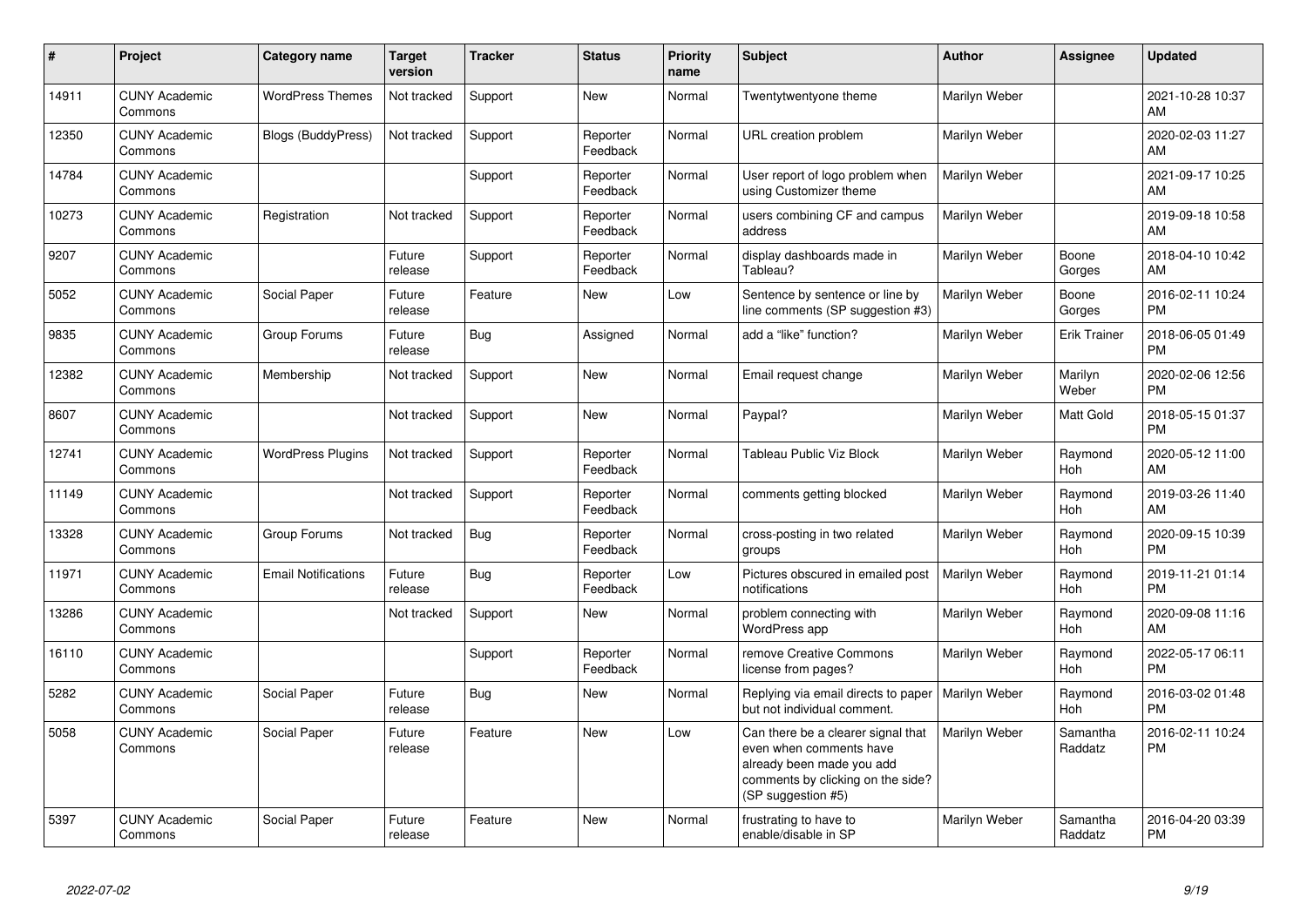| $\vert$ # | Project                               | Category name            | <b>Target</b><br>version | <b>Tracker</b> | <b>Status</b>        | <b>Priority</b><br>name | <b>Subject</b>                                                        | Author             | <b>Assignee</b>     | <b>Updated</b>                |
|-----------|---------------------------------------|--------------------------|--------------------------|----------------|----------------------|-------------------------|-----------------------------------------------------------------------|--------------------|---------------------|-------------------------------|
| 5050      | <b>CUNY Academic</b><br>Commons       | Social Paper             | Future<br>release        | Feature        | New                  | Low                     | Making comments visible in SP<br>editing mode (SP suggestion #1)      | Marilyn Weber      | Samantha<br>Raddatz | 2019-09-17 11:10<br><b>PM</b> |
| 5053      | <b>CUNY Academic</b><br>Commons       | Social Paper             | Future<br>release        | Feature        | <b>New</b>           | Low                     | Scrollable menu to add readers<br>(SP suggestion #4)                  | Marilyn Weber      | Samantha<br>Raddatz | 2016-04-21 05:21<br><b>PM</b> |
| 2577      | <b>NYCDH Community</b><br>Site        |                          |                          | Feature        | Assigned             | Low                     | Investigate Potential to Add Links<br>to the Forum                    | Mark Newton        | Alex Gil            | 2013-05-16 09:40<br><b>PM</b> |
| 2576      | <b>NYCDH Community</b><br>Site        |                          |                          | Bug            | Hold                 | Low                     | Test Next Button in Javascript<br><b>Tutorial Under Activities</b>    | <b>Mark Newton</b> | Alex Gil            | 2013-05-18 02:55<br><b>PM</b> |
| 2573      | <b>NYCDH Community</b><br><b>Site</b> |                          |                          | Feature        | Reporter<br>Feedback | Normal                  | Add dh_nyc twitter list feed to site                                  | <b>Mark Newton</b> | Matt Gold           | 2013-05-16 11:42<br><b>PM</b> |
| 2571      | <b>NYCDH Community</b><br>Site        |                          |                          | Feature        | Assigned             | Normal                  | Add Google custom search box to<br>homepage                           | Mark Newton        | Raymond<br>Hoh      | 2013-05-18 07:49<br><b>PM</b> |
| 2574      | <b>NYCDH Community</b><br>Site        |                          |                          | Feature        | Assigned             | Normal                  | Add Way to Upload Files to<br>Groups                                  | <b>Mark Newton</b> | Raymond<br>Hoh      | 2013-05-18 07:46<br><b>PM</b> |
| 10769     | <b>CUNY Academic</b><br>Commons       | <b>WordPress Themes</b>  | Not tracked              | <b>Bug</b>     | Reporter<br>Feedback | Normal                  | 2011 Theme Sidebar                                                    | Mark Webb          |                     | 2018-12-04 04:09<br><b>PM</b> |
| 11120     | <b>CUNY Academic</b><br>Commons       | <b>WordPress Plugins</b> | Not tracked              | <b>Bug</b>     | Reporter<br>Feedback | Normal                  | Events Manager Events Not<br>Showing Up                               | Mark Webb          |                     | 2019-02-27 04:10<br><b>PM</b> |
| 10678     | <b>CUNY Academic</b><br>Commons       |                          | Not tracked              | <b>Bug</b>     | Reporter<br>Feedback | High                    | Newsletter Plugin Not Sending<br><b>Out Newsletters</b>               | Mark Webb          | Boone<br>Gorges     | 2019-09-16 09:38<br><b>PM</b> |
| 10262     | <b>CUNY Academic</b><br>Commons       |                          | Not tracked              | Bug            | Reporter<br>Feedback | Normal                  | Newsletter Plugin: Broken Image<br>at Bottom of All Newsletters       | Mark Webb          | Raymond<br>Hoh      | 2018-08-30 05:17<br><b>PM</b> |
| 364       | <b>CUNY Academic</b><br>Commons       | <b>WordPress Plugins</b> | Future<br>release        | Feature        | <b>New</b>           | Normal                  | <b>Bulletin Board</b>                                                 | <b>Matt Gold</b>   |                     | 2015-01-05 08:50<br><b>PM</b> |
| 16307     | <b>CUNY Academic</b><br>Commons       |                          |                          | Bug            | <b>New</b>           | Normal                  | Add brief messaging to<br>accept/decline group membership<br>requests | Matt Gold          | Boone<br>Gorges     | 2022-06-27 06:13<br><b>PM</b> |
| 3220      | <b>CUNY Academic</b><br>Commons       | <b>Public Portfolio</b>  | Future<br>release        | Feature        | Assigned             | Normal                  | Add indent/outdent option to<br>Formatting Buttons on Profile<br>Page | <b>Matt Gold</b>   | Boone<br>Gorges     | 2014-05-21 10:39<br><b>PM</b> |
| 2223      | <b>CUNY Academic</b><br>Commons       | <b>WordPress Plugins</b> | Future<br>release        | Feature        | Assigned             | Low                     | Add Participad to the CUNY<br>Academic Commons                        | <b>Matt Gold</b>   | Boone<br>Gorges     | 2014-09-17 10:03<br><b>PM</b> |
| 554       | <b>CUNY Academic</b><br>Commons       | BuddyPress (misc)        | Future<br>release        | Feature        | Assigned             | Normal                  | Add Trackback notifications to<br>site-wide activity feed             | <b>Matt Gold</b>   | Boone<br>Gorges     | 2015-11-09 06:19<br><b>PM</b> |
| 3308      | <b>CUNY Academic</b><br>Commons       | Group Invitations        | Future<br>release        | Feature        | Assigned             | Normal                  | Allow members to rescind group<br>invitations                         | <b>Matt Gold</b>   | Boone<br>Gorges     | 2015-04-01 08:53<br><b>PM</b> |
| 2523      | <b>CUNY Academic</b><br>Commons       | <b>BuddyPress Docs</b>   | Future<br>release        | Feature        | Assigned             | Normal                  | Allow Users to Upload Images to<br><b>BP</b> Docs                     | <b>Matt Gold</b>   | Boone<br>Gorges     | 2015-11-09 06:14<br><b>PM</b> |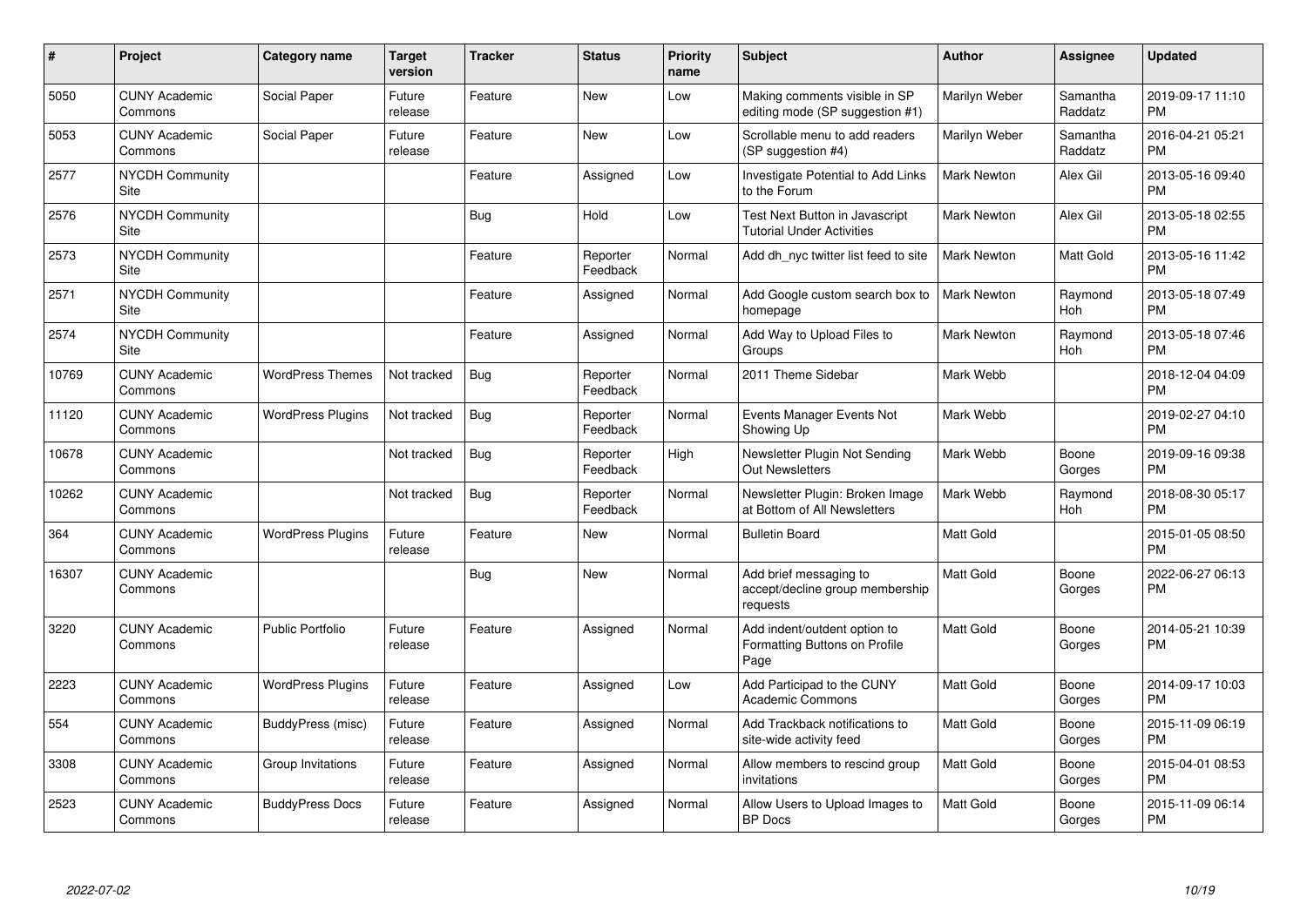| #     | Project                         | <b>Category name</b>     | <b>Target</b><br>version | <b>Tracker</b> | <b>Status</b>        | <b>Priority</b><br>name | <b>Subject</b>                                                       | <b>Author</b>    | Assignee        | <b>Updated</b>                |
|-------|---------------------------------|--------------------------|--------------------------|----------------|----------------------|-------------------------|----------------------------------------------------------------------|------------------|-----------------|-------------------------------|
| 635   | <b>CUNY Academic</b><br>Commons | <b>BuddyPress (misc)</b> | Future<br>release        | Feature        | Assigned             | Normal                  | Big Blue Button -<br>Videoconferencing in Groups and<br><b>Blogs</b> | <b>Matt Gold</b> | Boone<br>Gorges | 2011-03-14 03:24<br><b>PM</b> |
| 3042  | <b>CUNY Academic</b><br>Commons | <b>Public Portfolio</b>  | Future<br>release        | Feature        | Assigned             | Normal                  | Browsing member interests                                            | <b>Matt Gold</b> | Boone<br>Gorges | 2015-03-21 09:04<br><b>PM</b> |
| 4980  | <b>CUNY Academic</b><br>Commons | Home Page                | Future<br>release        | Feature        | Assigned             | Normal                  | <b>CAC Featured Content -- Adding</b><br>Randomization               | Matt Gold        | Boone<br>Gorges | 2016-12-12 03:01<br><b>PM</b> |
| 8756  | <b>CUNY Academic</b><br>Commons | Group Blogs              | Future<br>release        | Feature        | Hold                 | Normal                  | Connect multiple blogs to one<br>group?                              | <b>Matt Gold</b> | Boone<br>Gorges | 2017-09-30 10:42<br>AM        |
| 599   | <b>CUNY Academic</b><br>Commons | BuddyPress (misc)        | Future<br>release        | Feature        | Assigned             | Normal                  | Consider adding rating plugins for<br><b>BuddyPress/BBPress</b>      | Matt Gold        | Boone<br>Gorges | 2011-08-22 06:50<br><b>PM</b> |
| 13949 | <b>CUNY Academic</b><br>Commons |                          | Not tracked              | Bug            | <b>New</b>           | Normal                  | Continued debugging of runaway<br>MySQL connections                  | <b>Matt Gold</b> | Boone<br>Gorges | 2021-09-14 10:42<br>AM        |
| 4238  | <b>CUNY Academic</b><br>Commons | Events                   | Future<br>release        | Feature        | Assigned             | Normal                  | Copy Events to Other Groups?                                         | Matt Gold        | Boone<br>Gorges | 2015-07-02 10:08<br>AM        |
| 3080  | <b>CUNY Academic</b><br>Commons | <b>Group Files</b>       | Future<br>release        | Feature        | Assigned             | Low                     | Create a system to keep track of<br>file changes                     | <b>Matt Gold</b> | Boone<br>Gorges | 2014-02-26 10:04<br><b>PM</b> |
| 4053  | <b>CUNY Academic</b><br>Commons | Events                   | Future<br>release        | Feature        | Assigned             | Normal                  | Create new tab for past events                                       | <b>Matt Gold</b> | Boone<br>Gorges | 2015-05-12 02:10<br><b>PM</b> |
| 287   | <b>CUNY Academic</b><br>Commons | WordPress (misc)         | Future<br>release        | Feature        | Assigned             | Normal                  | Create troubleshooting tool for<br>account sign-up                   | <b>Matt Gold</b> | Boone<br>Gorges | 2015-11-09 06:17<br><b>PM</b> |
| 5696  | <b>CUNY Academic</b><br>Commons | Events                   | Future<br>release        | Feature        | Assigned             | Normal                  | Events Calendar - display options<br>/ calendar aggregation          | <b>Matt Gold</b> | Boone<br>Gorges | 2016-10-13 11:44<br>AM        |
| 500   | <b>CUNY Academic</b><br>Commons | BuddyPress (misc)        | Future<br>release        | Feature        | Assigned             | Normal                  | <b>Export Group Data</b>                                             | Matt Gold        | Boone<br>Gorges | 2010-12-19 12:09<br><b>PM</b> |
| 6014  | <b>CUNY Academic</b><br>Commons | Publicity                | Future<br>release        | Publicity      | Reporter<br>Feedback | Normal                  | Google search listing                                                | <b>Matt Gold</b> | Boone<br>Gorges | 2016-09-21 03:48<br><b>PM</b> |
| 2013  | <b>CUNY Academic</b><br>Commons | <b>Public Portfolio</b>  | Future<br>release        | Feature        | Assigned             | Low                     | Have Profile Privacy Options show<br>up only for filled-in fields    | Matt Gold        | Boone<br>Gorges | 2015-11-09 06:09<br><b>PM</b> |
| 4903  | <b>CUNY Academic</b><br>Commons | Events                   | Future<br>release        | Design/UX      | Assigned             | Normal                  | Improving visual appearance of<br>event calendars                    | <b>Matt Gold</b> | Boone<br>Gorges | 2016-10-13 11:51<br>AM        |
| 435   | <b>CUNY Academic</b><br>Commons | BuddyPress (misc)        | Future<br>release        | Feature        | Assigned             | Normal                  | Include Avatar Images in Forum<br><b>Post Notification Emails</b>    | <b>Matt Gold</b> | Boone<br>Gorges | 2010-12-08 12:40<br><b>PM</b> |
| 9947  | <b>CUNY Academic</b><br>Commons | <b>WordPress Plugins</b> | Future<br>release        | Feature        | Reporter<br>Feedback | Normal                  | Install H5P quiz plugin                                              | Matt Gold        | Boone<br>Gorges | 2018-09-11 11:01<br>AM        |
| 3768  | <b>CUNY Academic</b><br>Commons | <b>Public Portfolio</b>  | Future<br>release        | Feature        | Assigned             | Normal                  | Institutions/Past positions on<br>public portfolios                  | <b>Matt Gold</b> | Boone<br>Gorges | 2018-04-23 10:44<br>AM        |
| 377   | <b>CUNY Academic</b><br>Commons | BuddyPress (misc)        | Future<br>release        | Feature        | Assigned             | Normal                  | Like buttons                                                         | Matt Gold        | Boone<br>Gorges | 2010-11-16 05:13<br>PM        |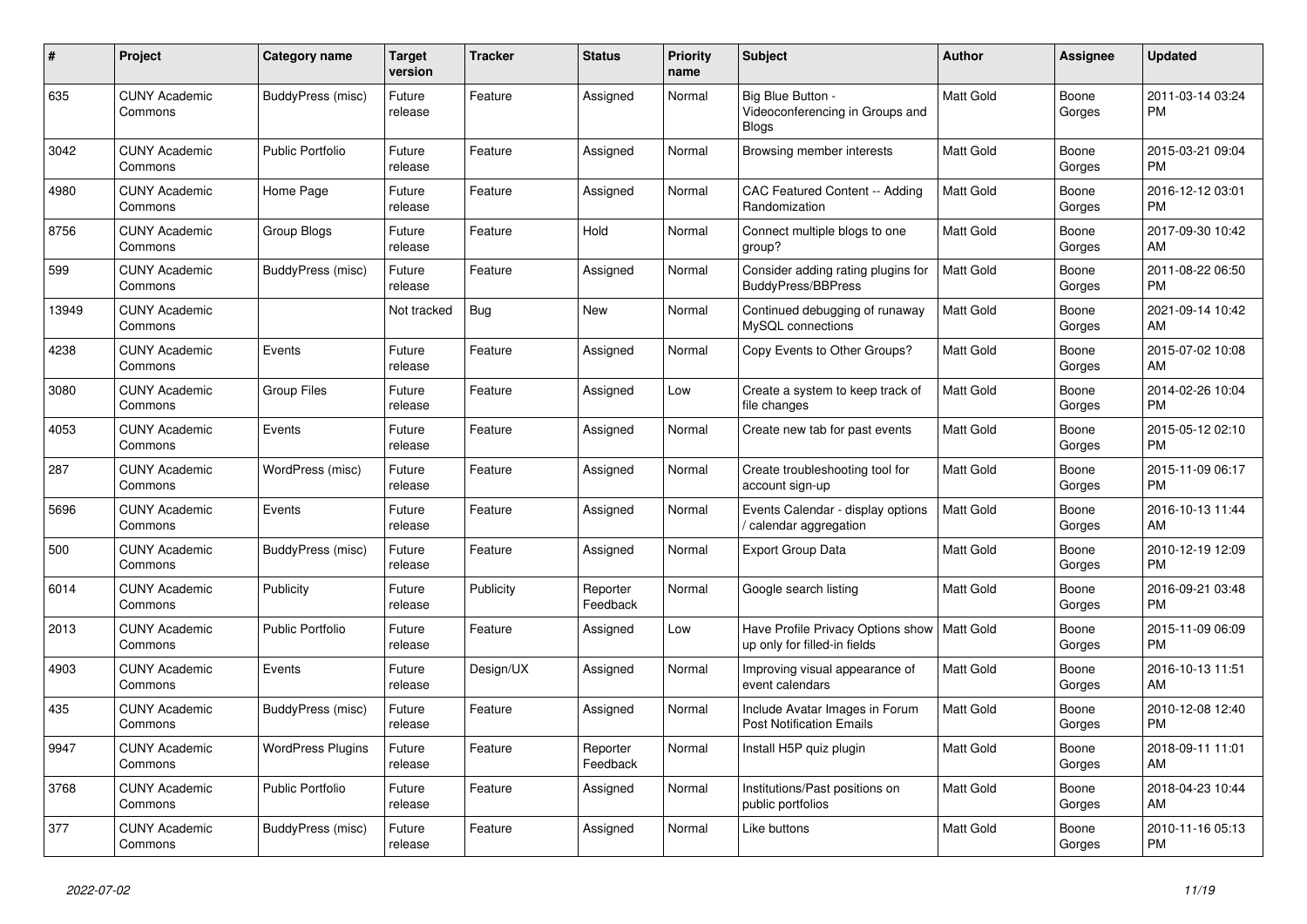| #     | Project                         | <b>Category name</b>       | <b>Target</b><br>version | <b>Tracker</b> | <b>Status</b>        | Priority<br>name | <b>Subject</b>                                                      | <b>Author</b>    | <b>Assignee</b>    | <b>Updated</b>                |
|-------|---------------------------------|----------------------------|--------------------------|----------------|----------------------|------------------|---------------------------------------------------------------------|------------------|--------------------|-------------------------------|
| 8900  | <b>CUNY Academic</b><br>Commons | Accessibility              | Future<br>release        | Feature        | Assigned             | Normal           | Look into tools to enforce<br>accessibility in WP environment       | <b>Matt Gold</b> | Boone<br>Gorges    | 2022-04-26 11:59<br>AM        |
| 2618  | <b>NYCDH Community</b><br>Site  |                            |                          | Bug            | Assigned             | Low              | Mark blogs as spam when created<br>by users marked as spam          | <b>Matt Gold</b> | Boone<br>Gorges    | 2013-06-09 11:38<br><b>PM</b> |
| 3419  | <b>CUNY Academic</b><br>Commons | Group Invitations          | 1.6.14                   | Bug            | Testing<br>Required  | Normal           | Neatening the display of<br>messages on group requests              | Matt Gold        | Boone<br>Gorges    | 2014-09-01 09:29<br><b>PM</b> |
| 1562  | <b>CUNY Academic</b><br>Commons | <b>WordPress Plugins</b>   | Future<br>release        | Feature        | Assigned             | Low              | Play with NYT Collaborative<br><b>Authoring Tool</b>                | <b>Matt Gold</b> | Boone<br>Gorges    | 2015-01-05 08:47<br><b>PM</b> |
| 658   | <b>CUNY Academic</b><br>Commons | <b>WordPress Plugins</b>   | Future<br>release        | Feature        | Assigned             | Normal           | Rebulid Sitewide Tag Suggestion                                     | <b>Matt Gold</b> | Boone<br>Gorges    | 2015-01-05 08:47<br><b>PM</b> |
| 8836  | <b>CUNY Academic</b><br>Commons | <b>Blogs (BuddyPress)</b>  | Future<br>release        | Feature        | Assigned             | Normal           | Redesign site launch process                                        | <b>Matt Gold</b> | Boone<br>Gorges    | 2019-10-03 02:49<br><b>PM</b> |
| 9979  | <b>CUNY Academic</b><br>Commons | <b>Email Notifications</b> | Not tracked              | Bug            | Reporter<br>Feedback | Normal           | Reports of slow email activation<br>emails                          | Matt Gold        | Boone<br>Gorges    | 2018-08-29 09:40<br><b>PM</b> |
| 15604 | <b>CUNY Academic</b><br>Commons | <b>Email Notifications</b> | Future<br>release        | Feature        | Assigned             | Normal           | <b>Restructure Commons Group</b><br>Digest Email Messages           | <b>Matt Gold</b> | Boone<br>Gorges    | 2022-05-26 10:45<br>AM        |
| 3759  | <b>CUNY Academic</b><br>Commons | WordPress (misc)           | Future<br>release        | Feature        | Assigned             | Normal           | Review Interface for Adding Users<br>to Blogs                       | <b>Matt Gold</b> | Boone<br>Gorges    | 2015-03-24 05:52<br><b>PM</b> |
| 8901  | <b>CUNY Academic</b><br>Commons | Accessibility              | Future<br>release        | Feature        | Assigned             | Normal           | Theme analysis for accessibility                                    | <b>Matt Gold</b> | Boone<br>Gorges    | 2022-04-26 11:59<br>AM        |
| 10040 | <b>CUNY Academic</b><br>Commons | WordPress (misc)           | Not tracked              | Bug            | Reporter<br>Feedback | Normal           | User doesn't see full list of themes                                | <b>Matt Gold</b> | Boone<br>Gorges    | 2018-07-25 10:12<br>AM        |
| 9941  | <b>CUNY Academic</b><br>Commons | Wiki                       | Not tracked              | Support        | Assigned             | Normal           | Wiki functionality                                                  | Matt Gold        | Boone<br>Gorges    | 2018-06-26 10:57<br>AM        |
| 3354  | <b>CUNY Academic</b><br>Commons | <b>Group Files</b>         | Future<br>release        | Feature        | Assigned             | Low              | Allow Group Download of Multiple<br><b>Selected Files</b>           | Matt Gold        | Chris Stein        | 2014-08-01 08:50<br>AM        |
| 365   | <b>CUNY Academic</b><br>Commons | WordPress (misc)           | Future<br>release        | Feature        | Assigned             | Normal           | <b>Create Mouseover Tooltips</b><br>throughout Site                 | Matt Gold        | Chris Stein        | 2015-11-09 06:18<br><b>PM</b> |
| 1544  | <b>CUNY Academic</b><br>Commons | Groups (misc)              | Future<br>release        | Feature        | Reporter<br>Feedback | Normal           | Group Filtering and Sorting                                         | Matt Gold        | Chris Stein        | 2019-03-01 02:25<br><b>PM</b> |
| 3770  | <b>CUNY Academic</b><br>Commons | <b>Public Portfolio</b>    | Future<br>release        | Feature        | Assigned             | Normal           | Improve Layout/Formatting of<br>Positions Area on Public Portfolios | <b>Matt Gold</b> | Chris Stein        | 2015-04-01 09:17<br><b>PM</b> |
| 9028  | <b>CUNY Academic</b><br>Commons | Onboarding                 | Future<br>release        | Feature        | Assigned             | Normal           | suggest groups to new members<br>during the registration process    | <b>Matt Gold</b> | <b>Chris Stein</b> | 2018-10-24 12:34<br><b>PM</b> |
| 940   | <b>CUNY Academic</b><br>Commons | Redmine                    | Future<br>release        | Feature        | Assigned             | Low              | Communication with users after<br>releases                          | Matt Gold        | Dominic<br>Giglio  | 2012-09-09 04:36<br><b>PM</b> |
| 412   | CUNY Academic<br>Commons        | <b>WordPress Themes</b>    | Future<br>release        | Feature        | Assigned             | Normal           | <b>Featured Themes</b>                                              | <b>Matt Gold</b> | Dominic<br>Giglio  | 2015-01-05 08:44<br><b>PM</b> |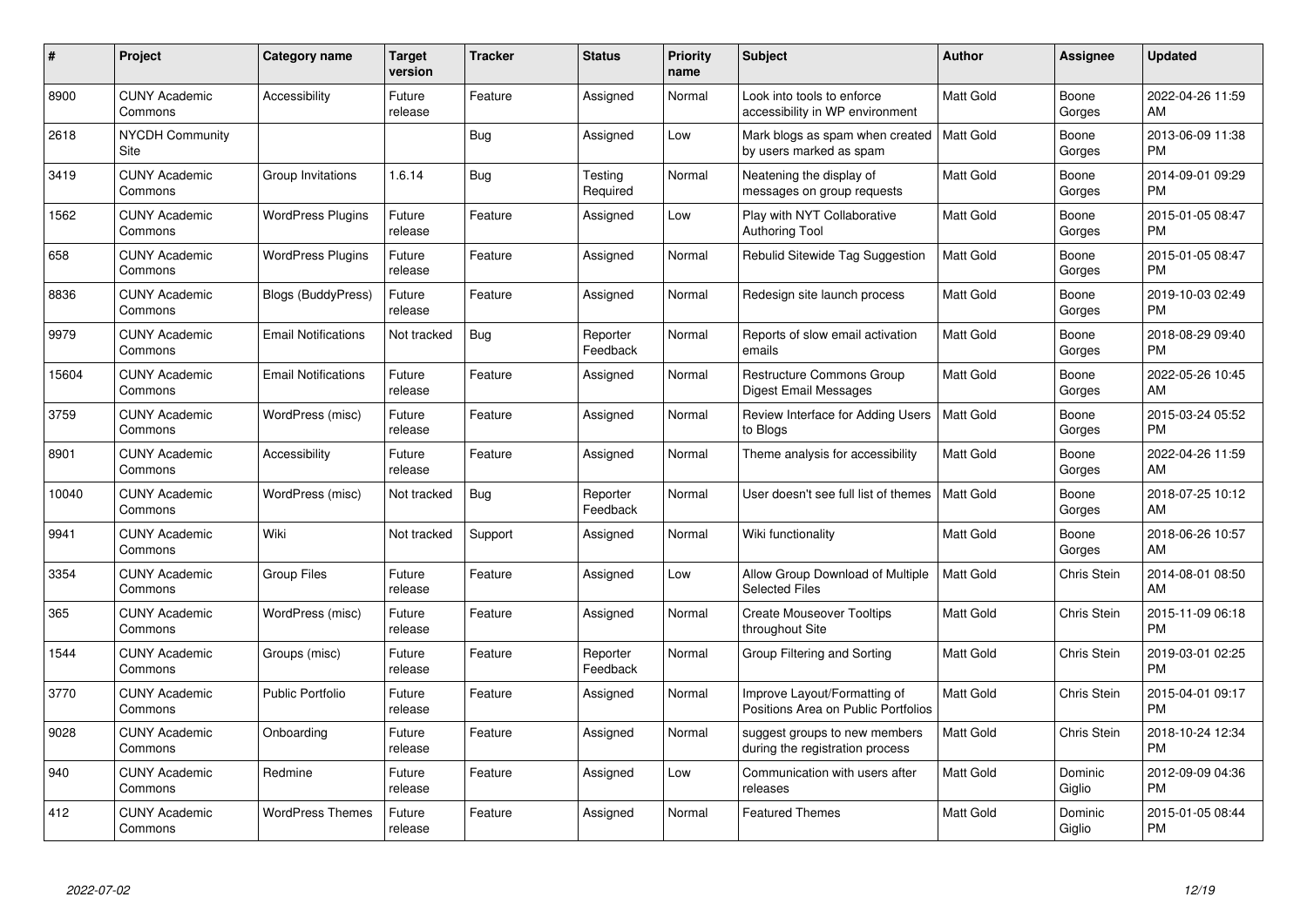| #    | Project                         | <b>Category name</b>       | <b>Target</b><br>version | <b>Tracker</b> | <b>Status</b>        | <b>Priority</b><br>name | <b>Subject</b>                                                                        | Author           | <b>Assignee</b>    | <b>Updated</b>                |
|------|---------------------------------|----------------------------|--------------------------|----------------|----------------------|-------------------------|---------------------------------------------------------------------------------------|------------------|--------------------|-------------------------------|
| 8666 | <b>CUNY Academic</b><br>Commons | Teaching                   | Not tracked              | Documentation  | Assigned             | Normal                  | Create Teaching on the Commons<br>Resource Page                                       | Matt Gold        | Laurie Hurson      | 2019-09-23 03:16<br>PM        |
| 5955 | <b>CUNY Academic</b><br>Commons | Outreach                   | Future<br>release        | Feature        | Assigned             | Normal                  | Create auto-newsletter for<br>commons members                                         | <b>Matt Gold</b> | Luke Waltzer       | 2016-08-30 10:34<br>AM        |
| 6298 | <b>CUNY Academic</b><br>Commons | <b>User Experience</b>     | Not tracked              | Design/UX      | Assigned             | Normal                  | Examine data from survey                                                              | <b>Matt Gold</b> | Margaret<br>Galvan | 2016-10-14 12:16<br><b>PM</b> |
| 8837 | <b>CUNY Academic</b><br>Commons |                            | Not tracked              | Feature        | Assigned             | Normal                  | Create a form to request info from<br>people requesting premium<br>themes and plugins | <b>Matt Gold</b> | Marilyn<br>Weber   | 2017-11-14 03:35<br>PM        |
| 3657 | <b>CUNY Academic</b><br>Commons | WordPress (misc)           | Not tracked              | Feature        | <b>New</b>           | Normal                  | Create alert for GC email<br>addresses                                                | <b>Matt Gold</b> | <b>Matt Gold</b>   | 2016-04-14 11:29<br><b>PM</b> |
| 9015 | <b>CUNY Academic</b><br>Commons | Groups (misc)              | Not tracked              | Outreach       | Assigned             | Normal                  | Email group admins the email<br>addresses of their groups                             | <b>Matt Gold</b> | <b>Matt Gold</b>   | 2018-01-02 09:54<br>AM        |
| 370  | <b>CUNY Academic</b><br>Commons | Registration               | Future<br>release        | Feature        | Assigned             | High                    | <b>Guest Accounts</b>                                                                 | <b>Matt Gold</b> | <b>Matt Gold</b>   | 2015-04-09 09:33<br><b>PM</b> |
| 8898 | <b>CUNY Academic</b><br>Commons | Social Paper               | Not tracked              | Feature        | Assigned             | Normal                  | Usage data on docs and social<br>paper                                                | Matt Gold        | <b>Matt Gold</b>   | 2017-11-16 11:32<br>AM        |
| 8902 | <b>CUNY Academic</b><br>Commons | Design                     | Not tracked              | Feature        | Assigned             | Normal                  | Report back on research on<br><b>BuddyPress themes</b>                                | <b>Matt Gold</b> | Michael Smith      | 2017-11-10 12:31<br><b>PM</b> |
| 6671 | <b>CUNY Academic</b><br>Commons | Reply By Email             | Not tracked              | Bug            | Assigned             | Normal                  | "Post too often" RBE error<br>message                                                 | Matt Gold        | Raymond<br>Hoh     | 2016-11-11 09:55<br>AM        |
| 5016 | <b>CUNY Academic</b><br>Commons | Events                     | Future<br>release        | Feature        | Assigned             | Low                     | Allow comments to be posted on<br>events                                              | Matt Gold        | Raymond<br>Hoh     | 2019-03-01 02:23<br><b>PM</b> |
| 333  | <b>CUNY Academic</b><br>Commons | <b>Email Notifications</b> | Future<br>release        | Feature        | Assigned             | Low                     | Delay Forum Notification Email<br>Delivery Until After Editing Period<br>Ends         | <b>Matt Gold</b> | Raymond<br>Hoh     | 2015-11-09 06:01<br><b>PM</b> |
| 5691 | <b>CUNY Academic</b><br>Commons | Blogs (BuddyPress)         | Future<br>release        | Bug            | Assigned             | High                    | Differing numbers on Sites display                                                    | Matt Gold        | Raymond<br>Hoh     | 2016-06-13 01:37<br><b>PM</b> |
| 3662 | <b>CUNY Academic</b><br>Commons | SEO                        | Future<br>release        | Feature        | Assigned             | Normal                  | Duplicate Content/SEO/Google<br>issues                                                | <b>Matt Gold</b> | Raymond<br>Hoh     | 2015-04-13 04:37<br><b>PM</b> |
| 3536 | <b>CUNY Academic</b><br>Commons | My Commons                 | Future<br>release        | Feature        | Assigned             | Normal                  | Infinite Scroll on My Commons<br>page                                                 | Matt Gold        | Raymond<br>Hoh     | 2015-04-13 04:42<br><b>PM</b> |
| 7115 | <b>CUNY Academic</b><br>Commons | Groups (misc)              | Future<br>release        | Feature        | Reporter<br>Feedback | Normal                  | make licensing info clear during<br>group creation                                    | Matt Gold        | Raymond<br>Hoh     | 2020-12-08 11:32<br>AM        |
| 6995 | <b>CUNY Academic</b><br>Commons | Home Page                  | Not tracked              | Bug            | Assigned             | Normal                  | member filter on homepage not<br>working                                              | Matt Gold        | Raymond<br>Hoh     | 2016-12-11 09:46<br><b>PM</b> |
| 8992 | <b>NYCDH Community</b><br>Site  |                            |                          | <b>Bug</b>     | Assigned             | Normal                  | Multiple RBE error reports                                                            | Matt Gold        | Raymond<br>Hoh     | 2017-12-11 05:43<br><b>PM</b> |
| 3517 | <b>CUNY Academic</b><br>Commons | My Commons                 | Future<br>release        | Feature        | Assigned             | Normal                  | Mute/Unmute My Commons<br>updates                                                     | Matt Gold        | Raymond<br>Hoh     | 2015-11-09 01:19<br><b>PM</b> |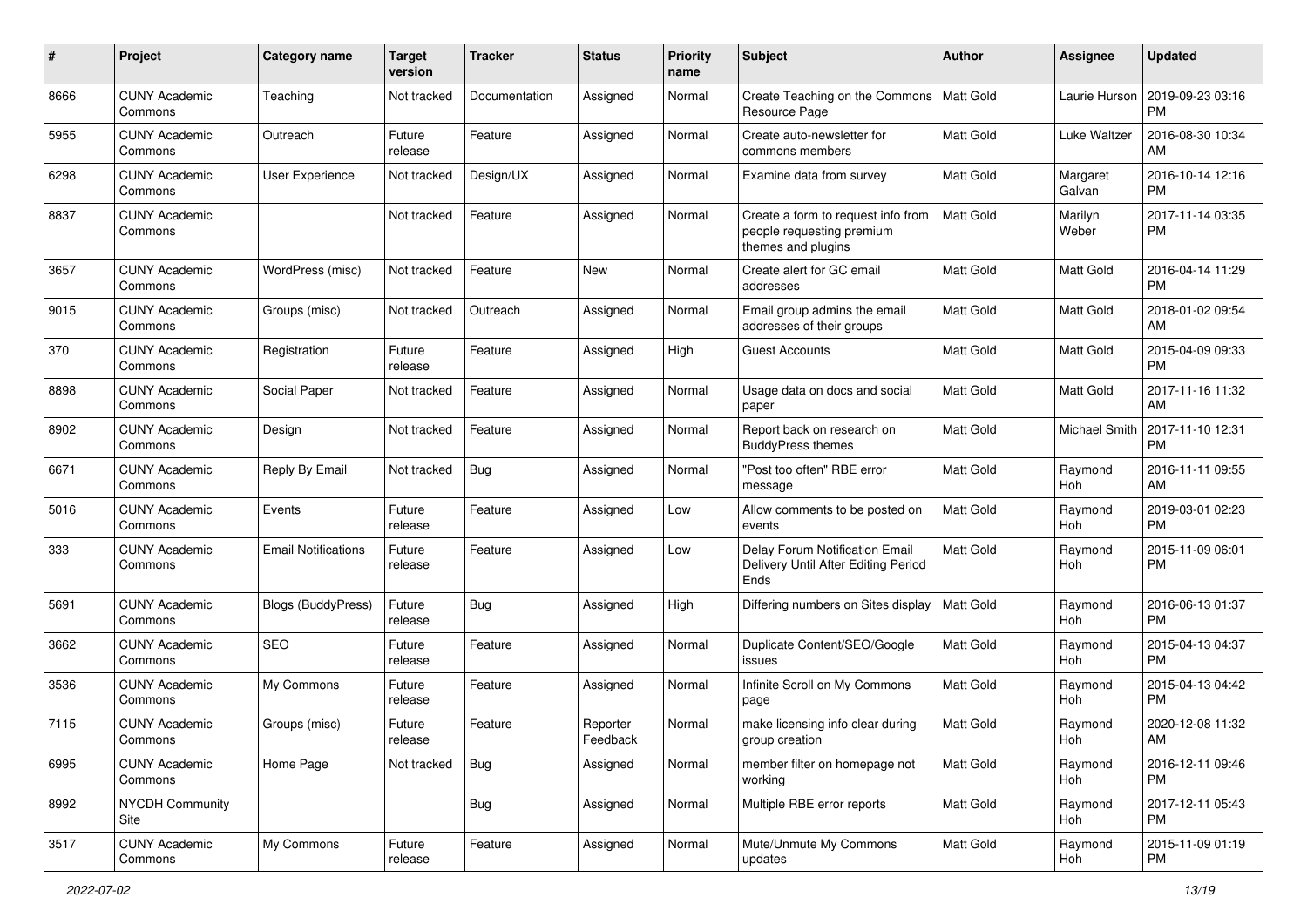| #     | Project                         | <b>Category name</b>     | <b>Target</b><br>version | <b>Tracker</b> | <b>Status</b>        | Priority<br>name | <b>Subject</b>                                                                     | Author           | <b>Assignee</b>     | <b>Updated</b>                |
|-------|---------------------------------|--------------------------|--------------------------|----------------|----------------------|------------------|------------------------------------------------------------------------------------|------------------|---------------------|-------------------------------|
| 8976  | <b>CUNY Academic</b><br>Commons | Reply By Email           | Not tracked              | Feature        | Assigned             | Normal           | Package RBE new topics posting?                                                    | <b>Matt Gold</b> | Raymond<br>Hoh      | 2017-12-04 02:34<br><b>PM</b> |
| 10659 | <b>CUNY Academic</b><br>Commons | Group Forums             | Future<br>release        | Feature        | Assigned             | Normal           | Post to multiple groups via email                                                  | <b>Matt Gold</b> | Raymond<br>Hoh      | 2018-11-15 12:54<br>AM        |
| 8991  | <b>CUNY Academic</b><br>Commons | Reply By Email           | Not tracked              | Bug            | Hold                 | Normal           | RBE duplicate email message<br>issue                                               | Matt Gold        | Raymond<br>Hoh      | 2018-02-18 08:53<br><b>PM</b> |
| 3369  | <b>CUNY Academic</b><br>Commons | Reply By Email           | Not tracked              | Outreach       | Hold                 | Normal           | Release reply by email to WP<br>plugin directory                                   | <b>Matt Gold</b> | Raymond<br>Hoh      | 2016-03-01 12:46<br><b>PM</b> |
| 3577  | <b>CUNY Academic</b><br>Commons | My Commons               | Future<br>release        | Design/UX      | Assigned             | Normal           | Replies to items in My Commons                                                     | <b>Matt Gold</b> | Raymond<br>Hoh      | 2015-04-09 05:19<br><b>PM</b> |
| 1192  | <b>CUNY Academic</b><br>Commons | <b>Group Files</b>       | Future<br>release        | Feature        | Assigned             | Low              | When posting group files, allow<br>users to add a category without<br>saving       | <b>Matt Gold</b> | Raymond<br>Hoh      | 2015-11-09 05:53<br><b>PM</b> |
| 497   | <b>CUNY Academic</b><br>Commons | <b>WordPress Plugins</b> | Future<br>release        | Feature        | Assigned             | Normal           | Drag and Drop Ordering on<br><b>Gallery Post Plugin</b>                            | Matt Gold        | Ron Rennick         | 2015-11-09 06:18<br><b>PM</b> |
| 4404  | <b>CUNY Academic</b><br>Commons | <b>Public Portfolio</b>  | Future<br>release        | Design/UX      | Assigned             | Normal           | Change color of permissions info<br>on portfolio editing interface                 | Matt Gold        | Samantha<br>Raddatz | 2015-08-11 05:28<br><b>PM</b> |
| 4235  | <b>CUNY Academic</b><br>Commons |                          | Not tracked              | Design/UX      | Assigned             | Normal           | Explore user experience around<br>comments on forum topics vs docs                 | <b>Matt Gold</b> | Samantha<br>Raddatz | 2015-07-21 10:23<br>AM        |
| 310   | <b>CUNY Academic</b><br>Commons | BuddyPress (misc)        | Future<br>release        | Feature        | Assigned             | Low              | <b>Friend Request Email</b>                                                        | <b>Matt Gold</b> | Samantha<br>Raddatz | 2015-11-09 05:08<br><b>PM</b> |
| 1456  | <b>CUNY Academic</b><br>Commons | Group Invitations        | Future<br>release        | Feature        | Reporter<br>Feedback | Low              | Invite to Group Button from Profile<br>Field                                       | <b>Matt Gold</b> | Samantha<br>Raddatz | 2015-11-09 05:59<br><b>PM</b> |
| 4986  | <b>CUNY Academic</b><br>Commons | ZenDesk                  | Not tracked              | Support        | Assigned             | Normal           | Prepare documentation for<br>Zendesk re web widget                                 | <b>Matt Gold</b> | Samantha<br>Raddatz | 2016-02-25 03:09<br><b>PM</b> |
| 653   | <b>CUNY Academic</b><br>Commons | Group Blogs              | Future<br>release        | Feature        | Assigned             | Normal           | Redesign Integration of Groups<br>and Blogs                                        | <b>Matt Gold</b> | Samantha<br>Raddatz | 2015-11-09 05:40<br><b>PM</b> |
| 1105  | <b>CUNY Academic</b><br>Commons | WordPress (misc)         | Future<br>release        | Feature        | Assigned             | Normal           | Rephrase Blog Privacy Options                                                      | Matt Gold        | Samantha<br>Raddatz | 2015-11-09 06:19<br><b>PM</b> |
| 4661  | <b>CUNY Academic</b><br>Commons | <b>User Experience</b>   | Future<br>release        | Bug            | Assigned             | Normal           | <b>Simplify Events text</b>                                                        | Matt Gold        | Samantha<br>Raddatz | 2015-10-02 09:06<br><b>PM</b> |
| 4027  | <b>CUNY Academic</b><br>Commons | Commons In A Box         | Not tracked              | Design/UX      | Assigned             | Normal           | Usability review of CBOX update<br>procedures                                      | <b>Matt Gold</b> | Samantha<br>Raddatz | 2015-05-11 06:36<br><b>PM</b> |
| 6115  | <b>CUNY Academic</b><br>Commons | Publicity                | Not tracked              | Feature        | Assigned             | Normal           | create digital signage for GC                                                      | Matt Gold        | scott voth          | 2016-10-11 10:09<br><b>PM</b> |
| 636   | <b>CUNY Academic</b><br>Commons | WordPress (misc)         | Not tracked              | Support        | Assigned             | Normal           | Create Lynda.com-like Table of<br>Contents for Prospective Tutorial<br>Screencasts | Matt Gold        | scott voth          | 2016-02-23 03:12<br><b>PM</b> |
| 3524  | <b>CUNY Academic</b><br>Commons | Documentation            | Not tracked              | Documentation  | Assigned             | Normal           | Post describing all you can do<br>when starting up a new blog/group                | Matt Gold        | scott voth          | 2014-10-04 12:56<br><b>PM</b> |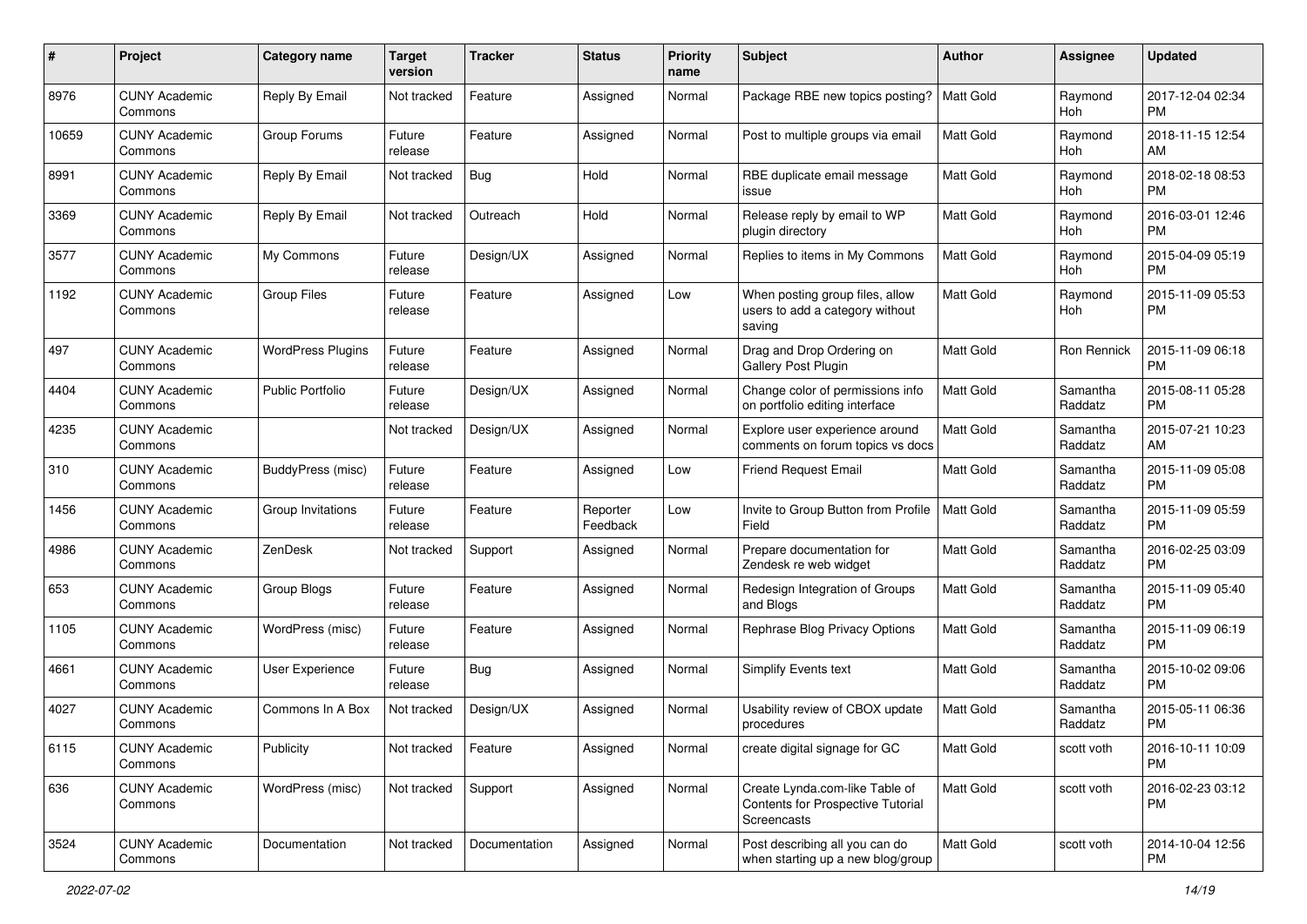| #    | Project                         | <b>Category name</b>    | <b>Target</b><br>version | <b>Tracker</b> | <b>Status</b> | Priority<br>name | <b>Subject</b>                                                                                                                               | Author                 | Assignee            | <b>Updated</b>                |
|------|---------------------------------|-------------------------|--------------------------|----------------|---------------|------------------|----------------------------------------------------------------------------------------------------------------------------------------------|------------------------|---------------------|-------------------------------|
| 4070 | <b>CUNY Academic</b><br>Commons | Analytics               | Not tracked              | Support        | Assigned      | Normal           | Request for JITP site analytics                                                                                                              | <b>Matt Gold</b>       | Seth Persons        | 2016-02-23 03:09<br>PM        |
| 5316 | <b>CUNY Academic</b><br>Commons | <b>User Experience</b>  | Future<br>release        | Feature        | Assigned      | Normal           | Prompt user email address<br>updates                                                                                                         | <b>Matt Gold</b>       | Stephen Real        | 2016-12-21 03:30<br><b>PM</b> |
| 6426 | <b>CUNY Academic</b><br>Commons | Spam/Spam<br>Prevention | Future<br>release        | Feature        | Assigned      | Normal           | Force captcha on all comments?                                                                                                               | <b>Matt Gold</b>       | <b>Tahir Butt</b>   | 2016-10-24 02:06<br><b>PM</b> |
| 3090 | <b>CUNY Academic</b><br>Commons | Twitter page            | Future<br>release        | Feature        | Assigned      | Normal           | Prevent Retweets from showing<br>up on Commons twitter page                                                                                  | <b>Matt Gold</b>       | <b>Tahir Butt</b>   | 2016-10-24 11:31<br>AM        |
| 5581 | <b>CUNY Academic</b><br>Commons | Analytics               | Future<br>release        | Feature        | Assigned      | Normal           | <b>Explore alternatives to Google</b><br>Analytics                                                                                           | <b>Matt Gold</b>       | Valerie<br>Townsend | 2020-04-17 03:12<br><b>PM</b> |
| 481  | <b>CUNY Academic</b><br>Commons | Groups (misc)           | Future<br>release        | Feature        | Assigned      | Normal           | ability to archive inactive groups<br>and blogs                                                                                              | Michael Mandiberg      | Samantha<br>Raddatz | 2015-11-09 05:56<br><b>PM</b> |
| 9908 | <b>CUNY Academic</b><br>Commons |                         | Not tracked              | Feature        | New           | Normal           | Is it possible to send email<br>updates to users (or an email<br>address not on the list) for only a<br>single page AFTER being<br>prompted? | <b>Michael Shields</b> | scott voth          | 2018-06-11 01:34<br><b>PM</b> |
| 2167 | <b>CUNY Academic</b><br>Commons | WordPress (misc)        | Future<br>release        | Bug            | Assigned      | Normal           | CAC-Livestream Plugin Issues                                                                                                                 | Michael Smith          | Dominic<br>Giglio   | 2015-01-02 03:06<br><b>PM</b> |
| 3458 | <b>CUNY Academic</b><br>Commons | Groups (misc)           | Future<br>release        | Feature        | Assigned      | Normal           | Filter Members of Group by<br>Campus                                                                                                         | Michael Smith          | Samantha<br>Raddatz | 2014-09-26 08:32<br><b>PM</b> |
| 2753 | <b>CUNY Academic</b><br>Commons | Public Portfolio        | Future<br>release        | Feature        | <b>New</b>    | Normal           | Create actual actual tagification in<br>academic interests and other<br>fields                                                               | Micki Kaufman          | Boone<br>Gorges     | 2015-01-05 08:52<br><b>PM</b> |
| 2754 | <b>CUNY Academic</b><br>Commons | Design                  | Future<br>release        | Feature        | Assigned      | Normal           | Determine strategy for CAC logo<br>handling in top header                                                                                    | Micki Kaufman          | Chris Stein         | 2015-01-05 08:53<br><b>PM</b> |
| 3509 | <b>CUNY Academic</b><br>Commons | Publicity               | 1.7                      | Publicity      | New           | Normal           | Create 1.7 digital signage imagery                                                                                                           | Micki Kaufman          | Marilyn<br>Weber    | 2014-10-01 12:40<br><b>PM</b> |
| 3506 | <b>CUNY Academic</b><br>Commons | Publicity               | 1.7                      | Publicity      | <b>New</b>    | Normal           | Prepare 1.7 email messaging                                                                                                                  | Micki Kaufman          | Micki<br>Kaufman    | 2014-10-01 12:36<br><b>PM</b> |
| 3510 | <b>CUNY Academic</b><br>Commons | Publicity               | 1.7                      | Publicity      | Assigned      | Normal           | Post on the News Blog re: 'My<br>Commons'                                                                                                    | Micki Kaufman          | Sarah<br>Morgano    | 2014-10-15 11:18<br>AM        |
| 3511 | <b>CUNY Academic</b><br>Commons | Publicity               | 1.7                      | Publicity      | Assigned      | Normal           | Social media for 1.7                                                                                                                         | Micki Kaufman          | Sarah<br>Morgano    | 2014-10-14 03:32<br><b>PM</b> |
| 3475 | <b>CUNY Academic</b><br>Commons | Events                  | Future<br>release        | Feature        | Assigned      | Normal           | Request to add plugin to<br>streamline room<br>booking/appointment booking                                                                   | Naomi Barrettara       | Boone<br>Gorges     | 2014-12-01 05:14<br><b>PM</b> |
| 9346 | <b>CUNY Academic</b><br>Commons | WordPress (misc)        | Not tracked              | Bug            | New           | Normal           | Clone cetls.bmcc.cuny.edu for<br>development                                                                                                 | Owen Roberts           | Raymond<br>Hoh      | 2018-03-06 05:35<br><b>PM</b> |
| 6665 | <b>CUNY Academic</b><br>Commons |                         | Not tracked              | Publicity      | New           | Normal           | Dead Link in 1.10 announcement<br>post                                                                                                       | Paige Dupont           | Stephen Real        | 2016-12-01 03:11<br>PM        |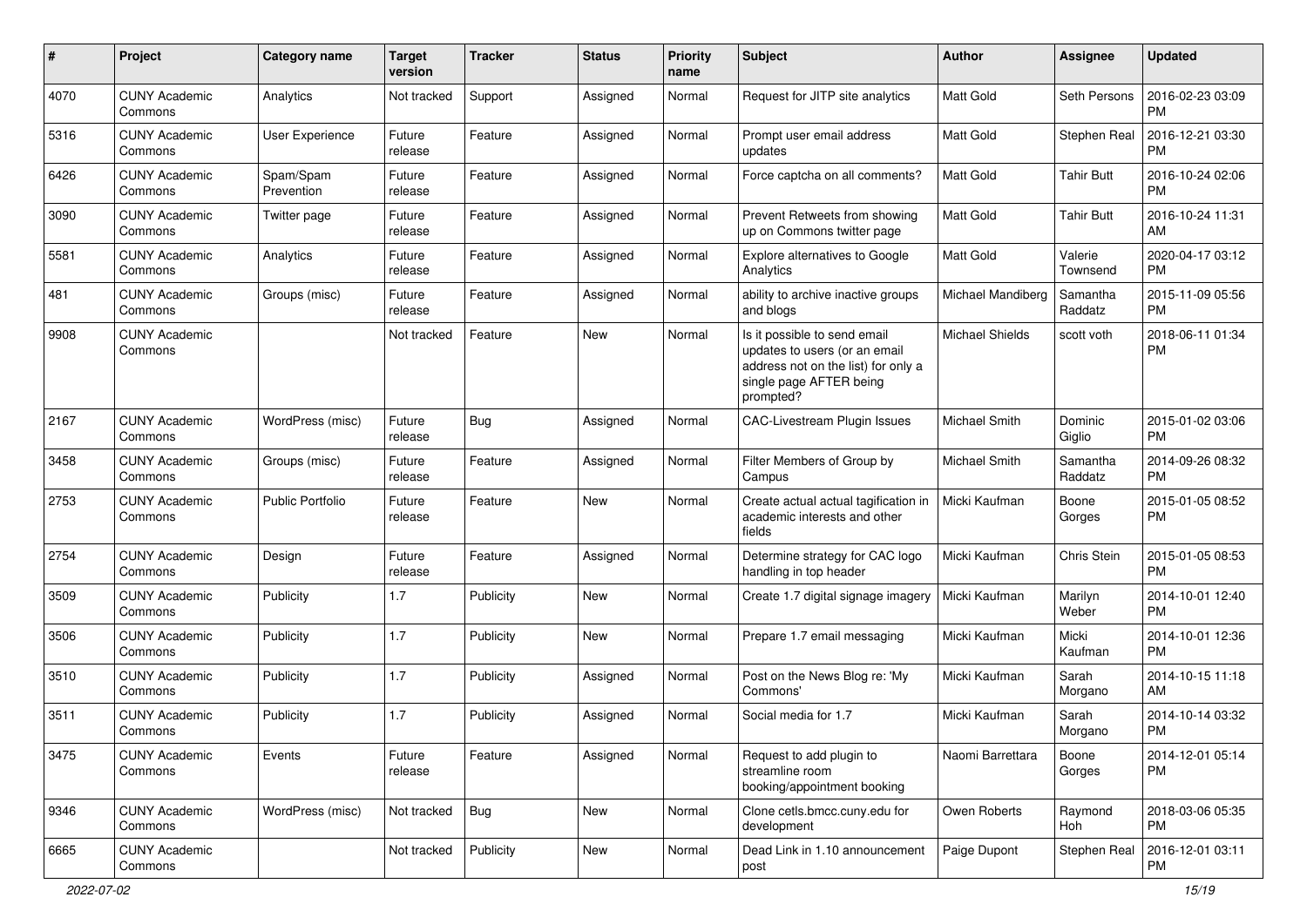| #     | Project                         | <b>Category name</b>     | <b>Target</b><br>version | <b>Tracker</b> | <b>Status</b>        | <b>Priority</b><br>name | <b>Subject</b>                                                                                  | <b>Author</b>           | Assignee            | <b>Updated</b>                |
|-------|---------------------------------|--------------------------|--------------------------|----------------|----------------------|-------------------------|-------------------------------------------------------------------------------------------------|-------------------------|---------------------|-------------------------------|
| 11449 | <b>CUNY Academic</b><br>Commons | WordPress - Media        | Not tracked              | Support        | Reporter<br>Feedback | Normal                  | Cloning Media Library for JITP<br>from Staging to Production Site                               | Patrick DeDauw          | Boone<br>Gorges     | 2019-05-13 12:00<br><b>PM</b> |
| 14483 | <b>CUNY Academic</b><br>Commons | WordPress - Media        | Not tracked              | Bug            | Reporter<br>Feedback | Normal                  | Wordpress PDF Embed Stopped<br>Working after JITP Media Clone                                   | Patrick DeDauw          | Boone<br>Gorges     | 2021-05-20 01:51<br><b>PM</b> |
| 8675  | <b>CUNY Academic</b><br>Commons | User Onboarding          | Future<br>release        | Bug            | Reporter<br>Feedback | Low                     | Add new User search screen calls<br>for the input of email address but<br>doesn't work with one | Paul Hebert             | Boone<br>Gorges     | 2017-10-11 11:17<br>AM        |
| 16290 | <b>CUNY Academic</b><br>Commons |                          |                          | Feature        | Reporter<br>Feedback | Normal                  | Add Table Of Contents Block<br>plug-in                                                          | Raffi<br>Khatchadourian |                     | 2022-06-24 10:26<br>AM        |
| 16294 | <b>CUNY Academic</b><br>Commons |                          |                          | Bug            | New                  | Urgent                  | CAC is down                                                                                     | Raffi<br>Khatchadourian |                     | 2022-06-27 02:00<br><b>PM</b> |
| 14792 | <b>CUNY Academic</b><br>Commons |                          |                          | Bug            | New                  | Normal                  | Inconsistent email notifications<br>from gravity forms                                          | Raffi<br>Khatchadourian |                     | 2021-10-04 01:50<br><b>PM</b> |
| 16314 | <b>CUNY Academic</b><br>Commons | <b>WordPress Plugins</b> |                          | Feature        | <b>New</b>           | Normal                  | Install Multicollab plug-in?                                                                    | Raffi<br>Khatchadourian |                     | 2022-06-29 03:44<br><b>PM</b> |
| 11077 | <b>CUNY Academic</b><br>Commons | Events                   | Not tracked              | Feature        | Reporter<br>Feedback | Normal                  | Show event category description<br>in event list view                                           | Raffi<br>Khatchadourian |                     | 2019-02-12 10:38<br><b>PM</b> |
| 5182  | <b>CUNY Academic</b><br>Commons | Social Paper             | Future<br>release        | Design/UX      | New                  | Normal                  | "Publishing" a private paper on<br>social paper?                                                | Raffi<br>Khatchadourian | Boone<br>Gorges     | 2016-10-13 04:12<br><b>PM</b> |
| 15242 | <b>CUNY Academic</b><br>Commons | Performance              | Not tracked              | Bug            | Reporter<br>Feedback | Normal                  | Slugist site                                                                                    | Raffi<br>Khatchadourian | Boone<br>Gorges     | 2022-02-07 11:14<br>AM        |
| 9420  | <b>CUNY Academic</b><br>Commons | cuny.is                  | Not tracked              | Feature        | New                  | Normal                  | Request for http://cuny.is/streams                                                              | Raffi<br>Khatchadourian | Marilyn<br>Weber    | 2018-04-02 10:08<br>AM        |
| 8498  | <b>CUNY Academic</b><br>Commons | <b>WordPress Plugins</b> | Future<br>release        | Feature        | <b>New</b>           | Low                     | <b>Gravity Forms Email Users</b>                                                                | Raffi<br>Khatchadourian | Matt Gold           | 2017-10-13 12:58<br><b>PM</b> |
| 15516 | <b>CUNY Academic</b><br>Commons | <b>WordPress Plugins</b> |                          | <b>Bug</b>     | Reporter<br>Feedback | Normal                  | Can't publish or save draft of post<br>on wordpress.com                                         | Raffi<br>Khatchadourian | Raymond<br>Hoh      | 2022-03-02 05:52<br><b>PM</b> |
| 5183  | <b>CUNY Academic</b><br>Commons | Social Paper             | Future<br>release        | Design/UX      | New                  | Normal                  | Creating a new paper when<br>viewing an existing paper                                          | Raffi<br>Khatchadourian | Samantha<br>Raddatz | 2016-02-02 12:09<br><b>PM</b> |
| 16255 | <b>CUNY Academic</b><br>Commons | WordPress (misc)         |                          | <b>Bug</b>     | <b>New</b>           | Normal                  | Need to define 'MULTISITE'<br>constant in wp-config.php                                         | Raymond Hoh             |                     | 2022-06-19 09:31<br>AM        |
| 14908 | <b>CUNY Academic</b><br>Commons | Performance              |                          | Bug            | <b>New</b>           | Normal                  | Stale object cache on cdev                                                                      | Raymond Hoh             | Boone<br>Gorges     | 2021-12-07 09:45<br>AM        |
| 3691  | <b>CUNY Academic</b><br>Commons | <b>WordPress Plugins</b> | Future<br>release        | Bug            | <b>New</b>           | Normal                  | <b>WPMU Domain Mapping</b><br>Debugging on cdev                                                 | Raymond Hoh             | Matt Gold           | 2014-12-12 09:04<br>AM        |
| 3939  | <b>CUNY Academic</b><br>Commons | <b>WordPress Plugins</b> | Future<br>release        | <b>Bug</b>     | Hold                 | Normal                  | Activity stream support for<br>Co-Authors Plus plugin                                           | Raymond Hoh             | Raymond<br>Hoh      | 2015-11-09 06:13<br><b>PM</b> |
| 11243 | <b>CUNY Academic</b><br>Commons | BuddyPress (misc)        | Future<br>release        | <b>Bug</b>     | <b>New</b>           | Normal                  | Audit bp-custom.php                                                                             | Raymond Hoh             | Raymond<br>Hoh      | 2022-04-26 11:59<br>AM        |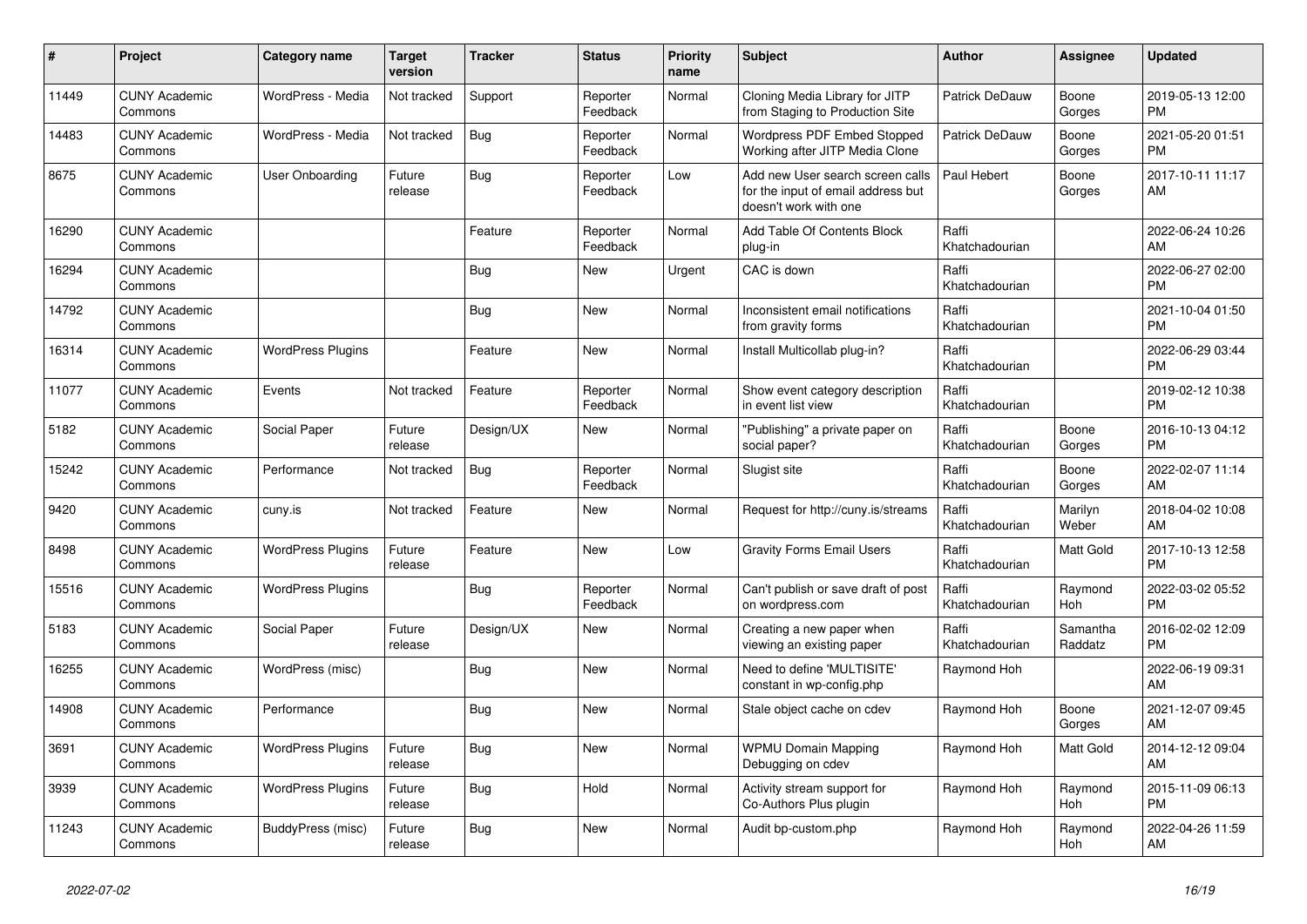| #     | Project                         | <b>Category name</b>     | <b>Target</b><br>version | <b>Tracker</b> | <b>Status</b>        | Priority<br>name | <b>Subject</b>                                                           | <b>Author</b>    | <b>Assignee</b>     | <b>Updated</b>                |
|-------|---------------------------------|--------------------------|--------------------------|----------------|----------------------|------------------|--------------------------------------------------------------------------|------------------|---------------------|-------------------------------|
| 14496 | <b>CUNY Academic</b><br>Commons | Domain Mapping           | Future<br>release        | Bug            | <b>New</b>           | Normal           | Mapped domain SSO uses<br>third-party cookies                            | Raymond Hoh      | Raymond<br>Hoh      | 2021-05-24 04:03<br><b>PM</b> |
| 16319 | <b>CUNY Academic</b><br>Commons | <b>WordPress Plugins</b> | 2.0.3                    | <b>Bug</b>     | <b>New</b>           | Normal           | Request for Events Calendar Pro<br>5.14.2 update                         | Raymond Hoh      | Raymond<br>Hoh      | 2022-07-01 04:16<br><b>PM</b> |
| 16177 | <b>CUNY Academic</b><br>Commons | Reply By Email           |                          | <b>Bug</b>     | <b>New</b>           | Normal           | Switch to Inbound mode for RBE                                           | Raymond Hoh      | Raymond<br>Hoh      | 2022-05-30 04:32<br><b>PM</b> |
| 14983 | <b>CUNY Academic</b><br>Commons | WordPress (misc)         | Not tracked              | Support        | Reporter<br>Feedback | Normal           | "Read More" tag not working                                              | Rebecca Krisel   | Raymond<br>Hoh      | 2021-11-23 01:17<br><b>PM</b> |
| 58    | <b>CUNY Academic</b><br>Commons | BuddyPress (misc)        | Future<br>release        | Feature        | Assigned             | Low              | Make member search sortable by<br>last name                              | Roberta Brody    | Boone<br>Gorges     | 2010-08-26 02:38<br><b>PM</b> |
| 4592  | <b>CUNY Academic</b><br>Commons | Events                   | Future<br>release        | Design/UX      | <b>New</b>           | Normal           | Event Creation - Venue Dropdown<br>Slow                                  | Samantha Raddatz | Boone<br>Gorges     | 2015-09-14 04:56<br><b>PM</b> |
| 4225  | <b>CUNY Academic</b><br>Commons | DiRT Integration         | Future<br>release        | Design/UX      | New                  | Normal           | Add information to DIRT page (in<br>Create a Group)                      | Samantha Raddatz | Matt Gold           | 2015-06-26 03:14<br><b>PM</b> |
| 4221  | <b>CUNY Academic</b><br>Commons | Group Forums             | Future<br>release        | Design/UX      | Assigned             | Normal           | Add 'Number of Posts' display<br>option to Forum page                    | Samantha Raddatz | Samantha<br>Raddatz | 2015-06-26 02:21<br><b>PM</b> |
| 4226  | <b>CUNY Academic</b><br>Commons | <b>BuddyPress Docs</b>   | Future<br>release        | Design/UX      | New                  | Normal           | Add option to connect a Doc with<br>a Group                              | Samantha Raddatz | Samantha<br>Raddatz | 2015-09-09 04:08<br><b>PM</b> |
| 4253  | <b>CUNY Academic</b><br>Commons | <b>Public Portfolio</b>  | Future<br>release        | Design/UX      | New                  | Normal           | Encourage users to add portfolio<br>content                              | Samantha Raddatz | Samantha<br>Raddatz | 2015-07-07 11:32<br>AM        |
| 4622  | <b>CUNY Academic</b><br>Commons | <b>Public Portfolio</b>  | Future<br>release        | Design/UX      | New                  | Normal           | <b>Profile Visibility Settings</b>                                       | Samantha Raddatz | Samantha<br>Raddatz | 2015-09-21 12:18<br><b>PM</b> |
| 5298  | <b>CUNY Academic</b><br>Commons |                          | Not tracked              | Publicity      | New                  | Normal           | Survey Pop-Up Text                                                       | Samantha Raddatz | Samantha<br>Raddatz | 2016-03-22 12:27<br><b>PM</b> |
| 4222  | <b>CUNY Academic</b><br>Commons | <b>User Experience</b>   | Future<br>release        | Design/UX      | New                  | Normal           | Add information to 'Delete<br>Account' page                              | Samantha Raddatz | scott voth          | 2015-06-26 11:35<br>AM        |
| 585   | <b>CUNY Academic</b><br>Commons | Group Forums             | Future<br>release        | Feature        | Assigned             | Normal           | Merge Forum Topics                                                       | Sarah Morgano    | Boone<br>Gorges     | 2011-07-06 04:11<br><b>PM</b> |
| 1888  | <b>CUNY Academic</b><br>Commons | Home Page                | Future<br>release        | Feature        | Assigned             | Normal           | Refactor BP MPO Activity Filter to<br>support proper pagination          | Sarah Morgano    | Boone<br>Gorges     | 2014-05-01 07:11<br><b>PM</b> |
| 5826  | <b>CUNY Academic</b><br>Commons | <b>WordPress Plugins</b> | Future<br>release        | Support        | Reporter<br>Feedback | Normal           | <b>Remove Subscription Options</b><br>plugin from directory              | Sarah Morgano    | Sarah<br>Morgano    | 2016-10-21 04:14<br><b>PM</b> |
| 10982 | <b>CUNY Academic</b><br>Commons | Domain Mapping           | Not tracked              | Support        | Reporter<br>Feedback | Normal           | <b>CNAME</b> question                                                    | scott voth       |                     | 2019-01-22 04:29<br><b>PM</b> |
| 12573 | <b>CUNY Academic</b><br>Commons | <b>WordPress Plugins</b> | Future<br>release        | Bug            | New                  | Normal           | CommentPress Core Issues                                                 | scott voth       |                     | 2020-03-24 04:32<br><b>PM</b> |
| 11860 | <b>CUNY Academic</b><br>Commons | Registration             | Future<br>release        | Feature        | <b>New</b>           | Normal           | <b>Ensure Students Are Aware They</b><br>Can Use Aliases At Registration | scott voth       |                     | 2019-09-24 08:46<br>AM        |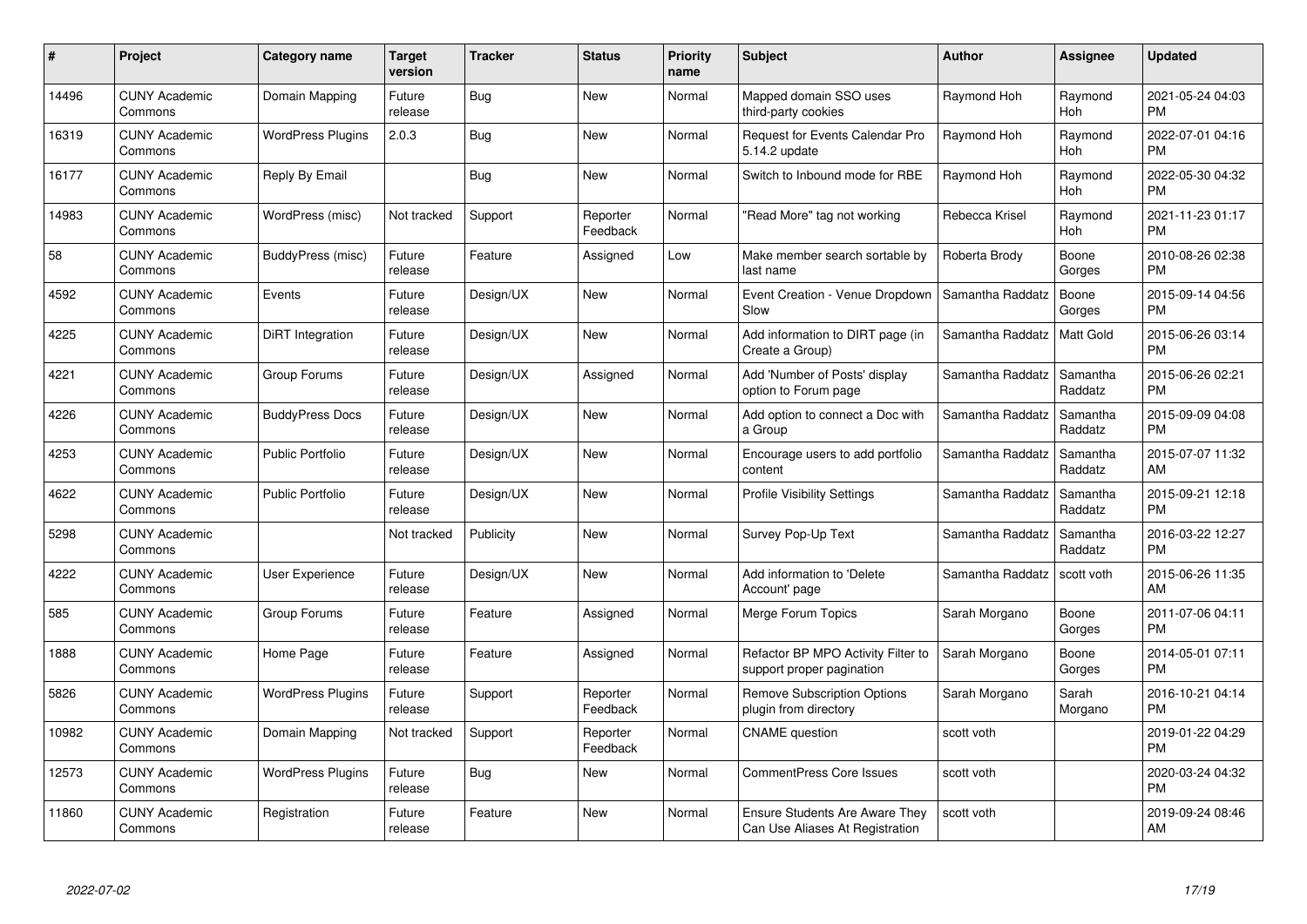| #     | Project                         | <b>Category name</b>     | <b>Target</b><br>version | <b>Tracker</b> | <b>Status</b>        | <b>Priority</b><br>name | <b>Subject</b>                                                                       | <b>Author</b> | <b>Assignee</b>    | <b>Updated</b>                |
|-------|---------------------------------|--------------------------|--------------------------|----------------|----------------------|-------------------------|--------------------------------------------------------------------------------------|---------------|--------------------|-------------------------------|
| 11788 | <b>CUNY Academic</b><br>Commons | <b>WordPress Plugins</b> | Future<br>release        | Support        | Reporter<br>Feedback | Normal                  | Plugin Request - Browse Aloud                                                        | scott voth    |                    | 2019-09-24 08:42<br>AM        |
| 10226 | <b>CUNY Academic</b><br>Commons | Courses                  | Future<br>release        | Feature        | New                  | Normal                  | Add "My Courses" to drop down<br>list                                                | scott voth    | Boone<br>Gorges    | 2021-11-19 12:42<br><b>PM</b> |
| 14113 | <b>CUNY Academic</b><br>Commons | WordPress (misc)         | Future<br>release        | Bug            | Hold                 | Normal                  | Block Editor Not Working on this<br>page - Json error                                | scott voth    | Boone<br>Gorges    | 2021-03-05 11:01<br>AM        |
| 11386 | <b>CUNY Academic</b><br>Commons | WordPress - Media        | Not tracked              | Support        | Reporter<br>Feedback | Normal                  | disappearing images                                                                  | scott voth    | Boone<br>Gorges    | 2019-05-14 10:32<br>AM        |
| 11531 | <b>CUNY Academic</b><br>Commons | Events                   | Future<br>release        | Feature        | New                  | Normal                  | Main Events calendar should<br>include non-public events that<br>user has access to  | scott voth    | Boone<br>Gorges    | 2019-06-11 10:00<br>AM        |
| 11496 | <b>CUNY Academic</b><br>Commons | <b>Public Portfolio</b>  | 1.15.2                   | Support        | New                  | Normal                  | Replace Twitter Icon on Member<br>Portfolio page                                     | scott voth    | Boone<br>Gorges    | 2019-06-06 01:03<br><b>PM</b> |
| 15767 | <b>CUNY Academic</b><br>Commons | WordPress (misc)         |                          | Support        | New                  | Normal                  | Site loading slowly                                                                  | scott voth    | Boone<br>Gorges    | 2022-04-04 08:56<br><b>PM</b> |
| 9515  | <b>CUNY Academic</b><br>Commons | <b>WordPress Plugins</b> | Not tracked              | <b>Bug</b>     | Reporter<br>Feedback | Normal                  | Text to Speech plugin - "More<br>Slowly" checkbox not working                        | scott voth    | Boone<br>Gorges    | 2018-06-13 02:26<br><b>PM</b> |
| 519   | <b>CUNY Academic</b><br>Commons | <b>BuddyPress Docs</b>   | Future<br>release        | Feature        | Assigned             | Low                     | TOC for individual docs - for new<br>BP "wiki-like" plugin                           | scott voth    | Boone<br>Gorges    | 2015-11-09 05:54<br><b>PM</b> |
| 5827  | <b>CUNY Academic</b><br>Commons | <b>Public Portfolio</b>  | Future<br>release        | Bug            | Assigned             | Normal                  | Academic Interests square bracket   scott voth<br>links not working                  |               | <b>Chris Stein</b> | 2016-08-11 11:59<br><b>PM</b> |
| 10354 | <b>CUNY Academic</b><br>Commons | <b>Public Portfolio</b>  | Future<br>release        | Feature        | New                  | Normal                  | Opt out of Having a Profile Page                                                     | scott voth    | Chris Stein        | 2020-05-12 10:43<br>AM        |
| 4438  | <b>CUNY Academic</b><br>Commons | Events                   | Future<br>release        | Bug            | Assigned             | Normal                  | Events Calendar - Export<br><b>Recurring Events</b>                                  | scott voth    | Daniel Jones       | 2016-05-23 04:25<br><b>PM</b> |
| 12392 | <b>CUNY Academic</b><br>Commons | Help/Codex               | Not tracked              | Documentation  | New                  | Normal                  | Updates to Common Commons<br>Questions on Help Page                                  | scott voth    | Margaret<br>Galvan | 2020-02-11 10:53<br>AM        |
| 11493 | <b>CUNY Academic</b><br>Commons | Domain Mapping           | Not tracked              | Support        | Reporter<br>Feedback | Normal                  | Domain Mapping Request - Talia<br>Schaffer                                           | scott voth    | Matt Gold          | 2019-08-06 08:39<br>AM        |
| 10839 | <b>CUNY Academic</b><br>Commons | About page               | Not tracked              | Support        | New                  | Normal                  | <b>Mission Statement Needs</b><br>Revision                                           | scott voth    | Matt Gold          | 2018-12-26 10:58<br>AM        |
| 11393 | <b>CUNY Academic</b><br>Commons |                          | Not tracked              | Publicity      | New                  | Normal                  | After 1.15 release, ceate a hero<br>slide and post about adding a site<br>to a group | scott voth    | Patrick<br>Sweeney | 2019-05-14 10:32<br>AM        |
| 3492  | <b>CUNY Academic</b><br>Commons | <b>WordPress Themes</b>  | Future<br>release        | Support        | Assigned             | Normal                  | Add CBOX theme to the<br>Commons                                                     | scott voth    | Raymond<br>Hoh     | 2014-10-08 05:55<br><b>PM</b> |
| 14994 | <b>CUNY Academic</b><br>Commons | cdev.gc.cuny.edu         | Not tracked              | Support        | In Progress          | Normal                  | Clear Cache on CDEV                                                                  | scott voth    | Raymond<br>Hoh     | 2021-12-07 03:51<br><b>PM</b> |
| 13946 | <b>CUNY Academic</b><br>Commons | <b>WordPress Plugins</b> | 2.1.0                    | Support        | Assigned             | Normal                  | Custom Embed handler For<br>OneDrive files                                           | scott voth    | Raymond<br>Hoh     | 2022-05-26 10:46<br>AM        |